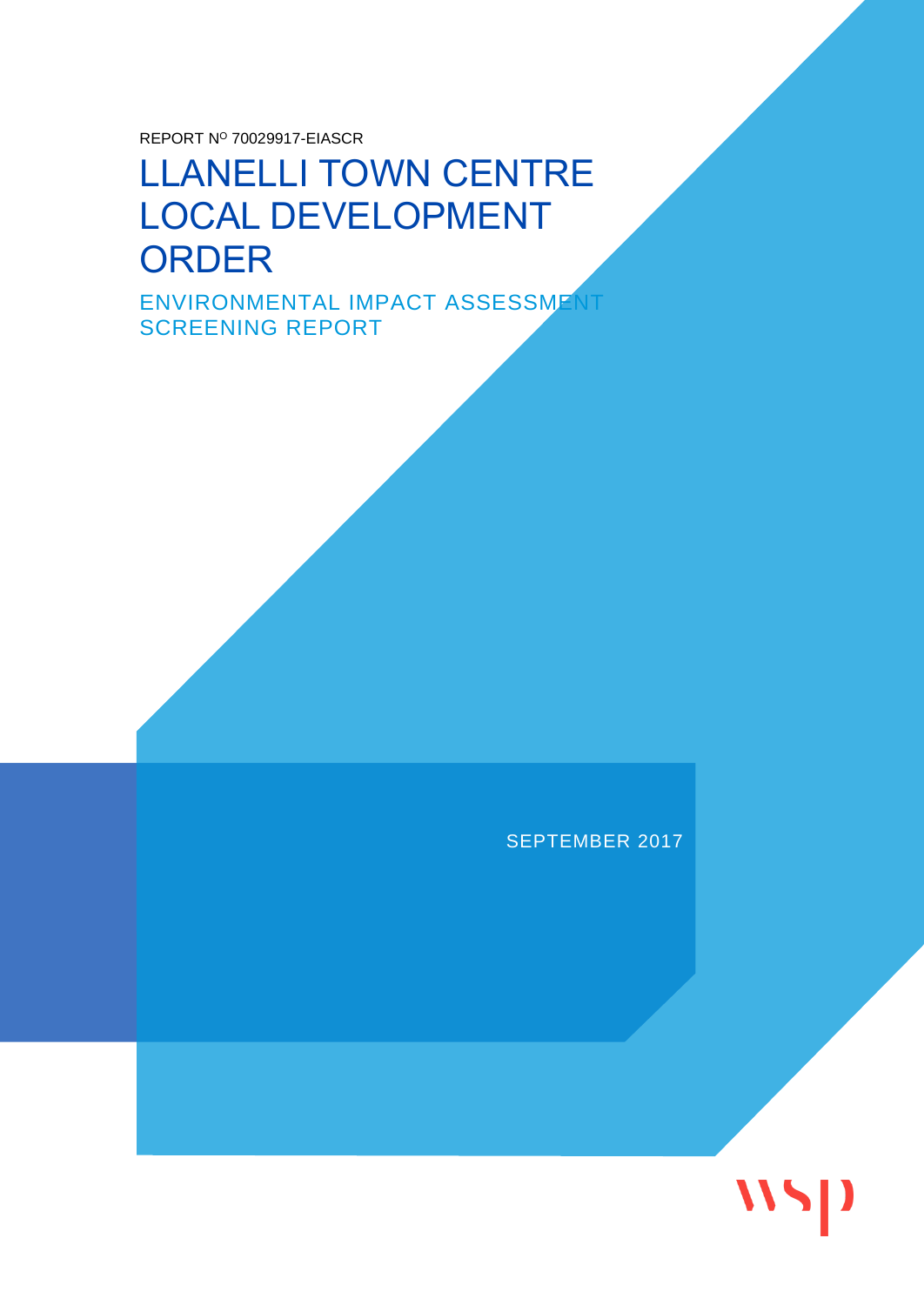### LLANELLI TOWN CENTRE LOCAL DEVELOPMENT ORDER ENVIRONMENTAL IMPACT ASSESSMENT SCREENING REPORT

**Carmarthenshire County Council**

**Final (v3)**

Project no: 70029917 Date: September 2017

– **WSP** 1 Capital Quarter Tyndall Street Cardiff CF10 4BZ

Tel: +44 (0) 292 076 9200 **www.wsp.com**

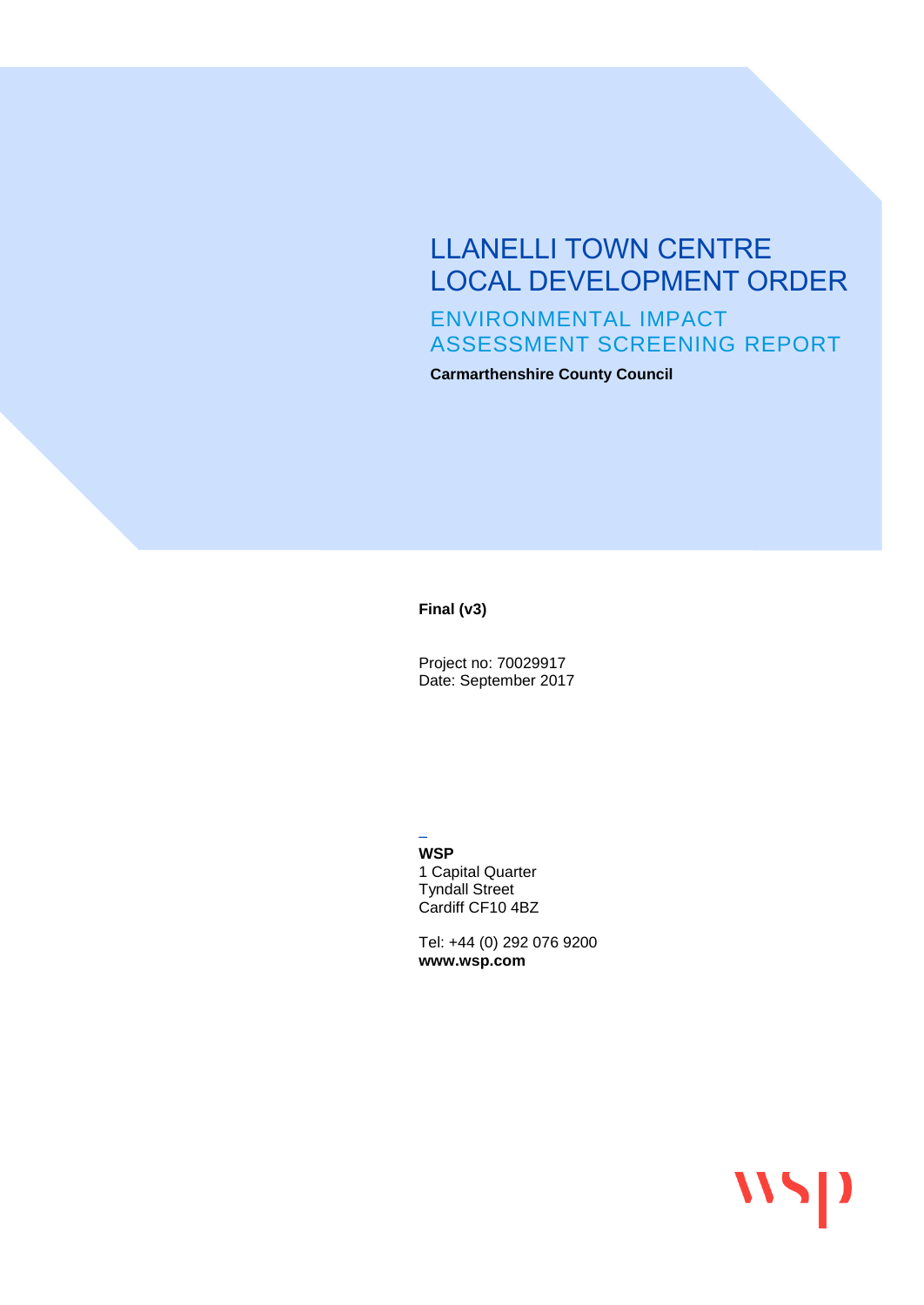## QUALITY MANAGEMENT

| <b>ISSUE/REVISION</b> | <b>FIRST ISSUE</b> | <b>REVISION 1</b>                                                                                                                                                                                                                             | <b>REVISION 2</b>                                                                                                                                                                                                               | <b>REVISION 3</b> |
|-----------------------|--------------------|-----------------------------------------------------------------------------------------------------------------------------------------------------------------------------------------------------------------------------------------------|---------------------------------------------------------------------------------------------------------------------------------------------------------------------------------------------------------------------------------|-------------------|
| <b>Remarks</b>        |                    | For Issue                                                                                                                                                                                                                                     | Issue 3                                                                                                                                                                                                                         |                   |
| <b>Date</b>           |                    | 18 September 2017                                                                                                                                                                                                                             | 27 September 2017                                                                                                                                                                                                               |                   |
| Prepared by           |                    | <b>Victoria Wilson</b>                                                                                                                                                                                                                        | Victoria Wilson                                                                                                                                                                                                                 |                   |
| Signature             |                    |                                                                                                                                                                                                                                               |                                                                                                                                                                                                                                 |                   |
| Checked by            |                    | <b>Gavin Lewis</b>                                                                                                                                                                                                                            | Gavin Lewis                                                                                                                                                                                                                     |                   |
| Signature             |                    |                                                                                                                                                                                                                                               |                                                                                                                                                                                                                                 |                   |
| <b>Authorised by</b>  |                    | <b>Marc Thomas</b>                                                                                                                                                                                                                            | Marc Thomas                                                                                                                                                                                                                     |                   |
| Signature             |                    |                                                                                                                                                                                                                                               |                                                                                                                                                                                                                                 |                   |
| Project number        |                    | 70029917                                                                                                                                                                                                                                      | 70029917                                                                                                                                                                                                                        |                   |
| Report number         |                    | 70029917-EIASCR                                                                                                                                                                                                                               | 70029917-EIASCR                                                                                                                                                                                                                 |                   |
| File reference        |                    | \\uk.wspgroup.com\ce<br>ntral<br>data\Projects\700299x<br>x\70029917 - Llanelli<br><b>TC Masterplan\C</b><br>Documents\Reports\L<br>Do Environmental<br><b>Screening</b><br>Opinion\Llanelli TC<br><b>LDO EIA Screening for</b><br>issue.docx | \\uk.wspgroup.com\<br>central<br>data\Projects\7002<br>99xx\70029917 -<br><b>Llanelli TC</b><br>Masterplan\C<br>Documents\Report<br><b>S\LDO EIA</b><br>Screening<br>Request\Llanelli TC<br><b>LDO EIA Screening</b><br>v3.docx |                   |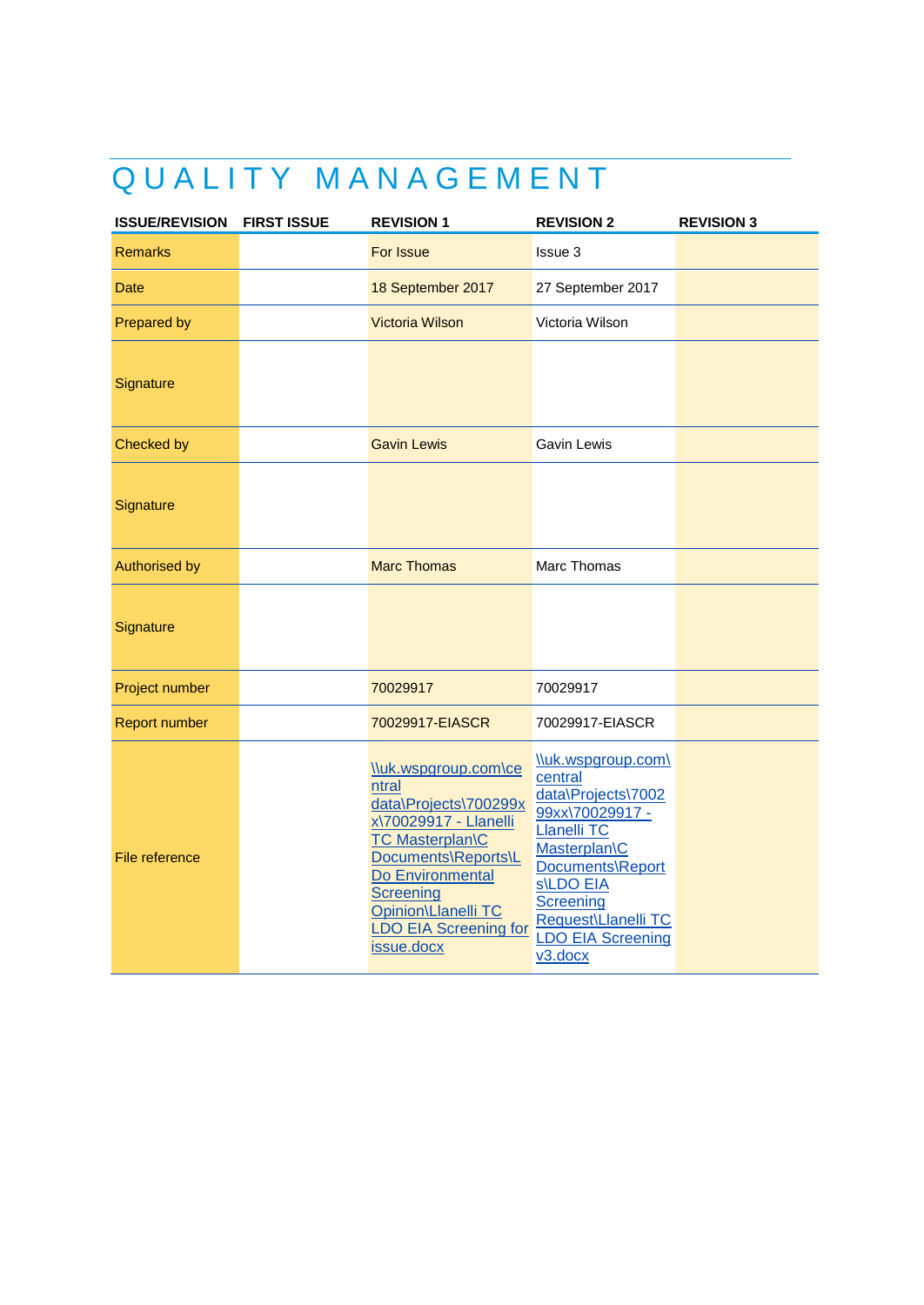# TABLE OF CONTENTS

| 3 | <b>CHARACTERISTICS OF THE PROPOSED SCHEME 6</b> |    |
|---|-------------------------------------------------|----|
|   | <b>LOCATION OF THE PROPOSED SCHEME</b>          | я  |
| 5 | <b>CHARACTERISTICS OF LIKELY EFFECTS</b>        | 14 |
| 6 |                                                 |    |

## **TABLES**

| TABLE 2-1 DESCRIPTION OF MITIGATION MEASURES CONSIDERED 4 |  |
|-----------------------------------------------------------|--|
|                                                           |  |
|                                                           |  |
|                                                           |  |
|                                                           |  |
| TABLE 4-5 LISTED BUILDINGS WITHIN THE LDO BOUNDARY11      |  |
| TABLE 5-1 APPRAISAL OF LIKELY ENVIRONMENTAL EFFECT 14     |  |
|                                                           |  |

## **A P P E N D I C E S**

**A P P E N D I X A [SITE LOCATION PLAN](#page-23-0)**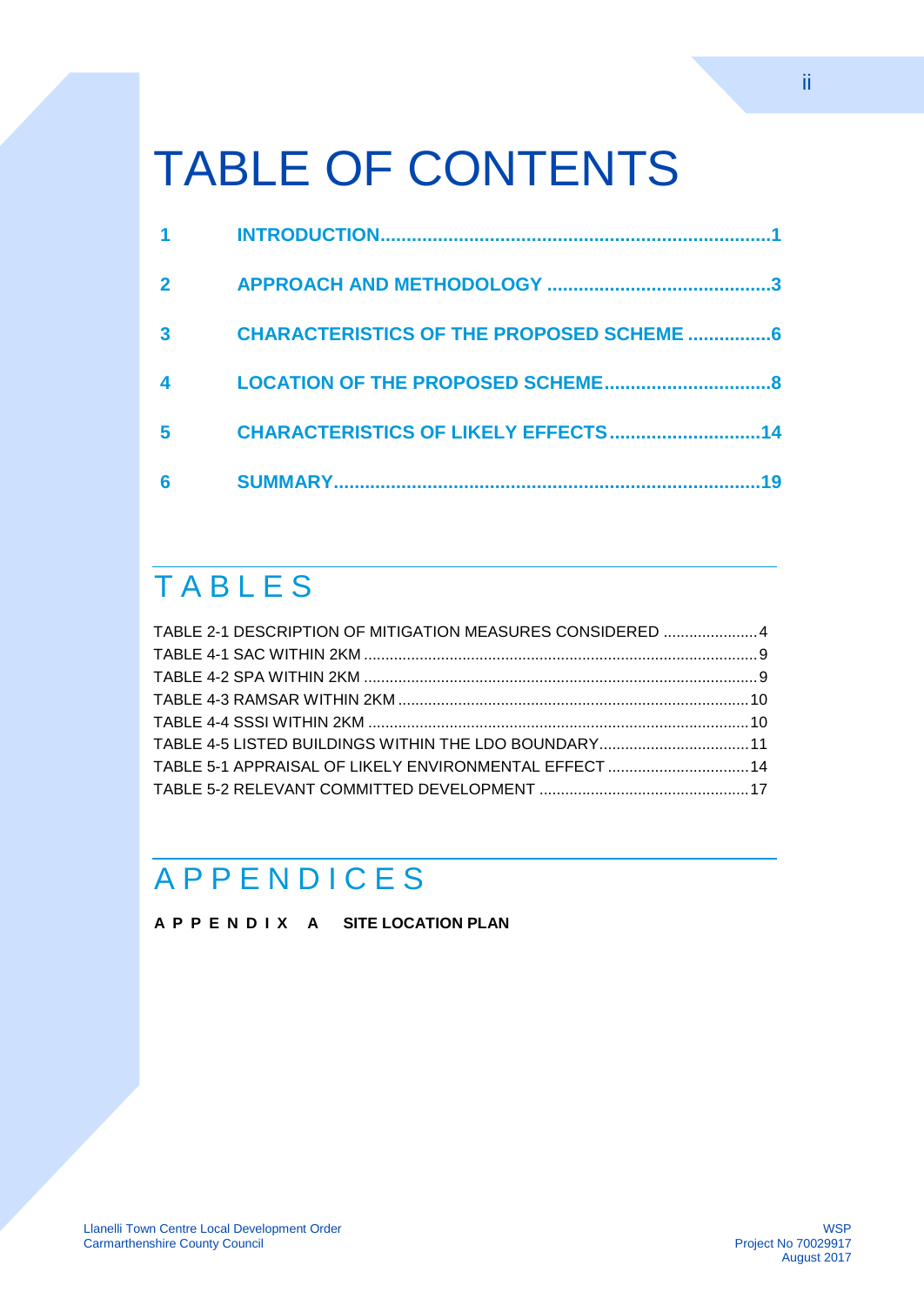# <span id="page-4-0"></span>**INTRODUCTION**

#### **1.1 PURPOSE OF THIS REPORT**

- 1.1.1 WSP has prepared this Environmental Impact Assessment (EIA) Screening Report on behalf of Carmarthenshire County Council (CCC) to support a request for a Screening Opinion from Carmarthenshire County Council Planning Department, under The Town and Country Planning (Environmental Impact Assessment) (Wales) Regulations 2017, hereafter referred to as the '2017 EIA Regulations'.
- 1.1.2 CCC are proposing to issue a Local Development Order (LDO) for Llanelli Town Centre to facilitate regeneration, increasing occupancy levels and footfall by granting conditional planning permission for specified uses ground and upper floor units. However, it should be noted that there are no current guidelines for assessing the environmental impacts of proposed LDOs; for the purposes of this report, guidance has been taken from Welsh Government Circular 003/2012<sup>1</sup> and the 2017 EIA Regulations, of which the latter applies to projects only.

#### **1.2 LOCAL DEVELOPMENT ORDER**

- 1.2.1 An LDO is one of a number of mechanisms that can simplify and speed up the planning process. An LDO grants planning permission for the type of development specified in the Order, and by doing so, may remove the need for a planning application to be made by a developer or occupier for every change in use that currently requires planning permission.
- 1.2.2 The LDO works by exempting some developments from the need to apply for specific planning permission, and those wishing to pursue such opportunities can proceed without the time and cost implications of having to submit a planning application. They also provide certainty to developers by defining up front what development is acceptable and can be undertaken without the need for specific planning permission. A significant benefit to the LDO is that they enable local authorities to shape their local areas by encouraging certain types of development in appropriate areas. An LDO can apply to a specific area, site or development area and permits certain types of development. It should be noted that it does not negate the need to attain any permissions relating to regulations etc that are outside of the planning system – eg building regulations.

#### **1.3 LEGAL FRAMEWORK**

- 1.3.1 Applying the EIA Regulations to an LDO is a new process and guidance has not been given as to the requirements and type of assessment required. As this LDO is not an integrated strategic approach that would be covered by Strategic Environmental Assessment, the EIA framework seems the most suitable approach given that there is currently no specific regulatory requirement.
- 1.3.2 For Schedule 1 development, EIA is mandatory. For Schedule 2 development the requirement for EIA is discretionary and only required where the proposed work are likely to give rise to significant environmental impacts. It is Carmarthenshire County Council, as the relevant competent authority to determine whether an EIA is required and the mechanism to determine this is for a formal screening opinion request.
- 1.3.3 The Proposed LDO does not fall within the criteria listed in Schedule 1 of the EIA Regulations. It does fall within Schedule 2 10(b) of the EIA Regulations 'Urban development, including the construction of shopping centres…' The proposed site is approximately 5.5 ha, which exceeds the 1ha threshold outlined in the Schedule and, as such, the need for EIA is subject to Screening Opinion.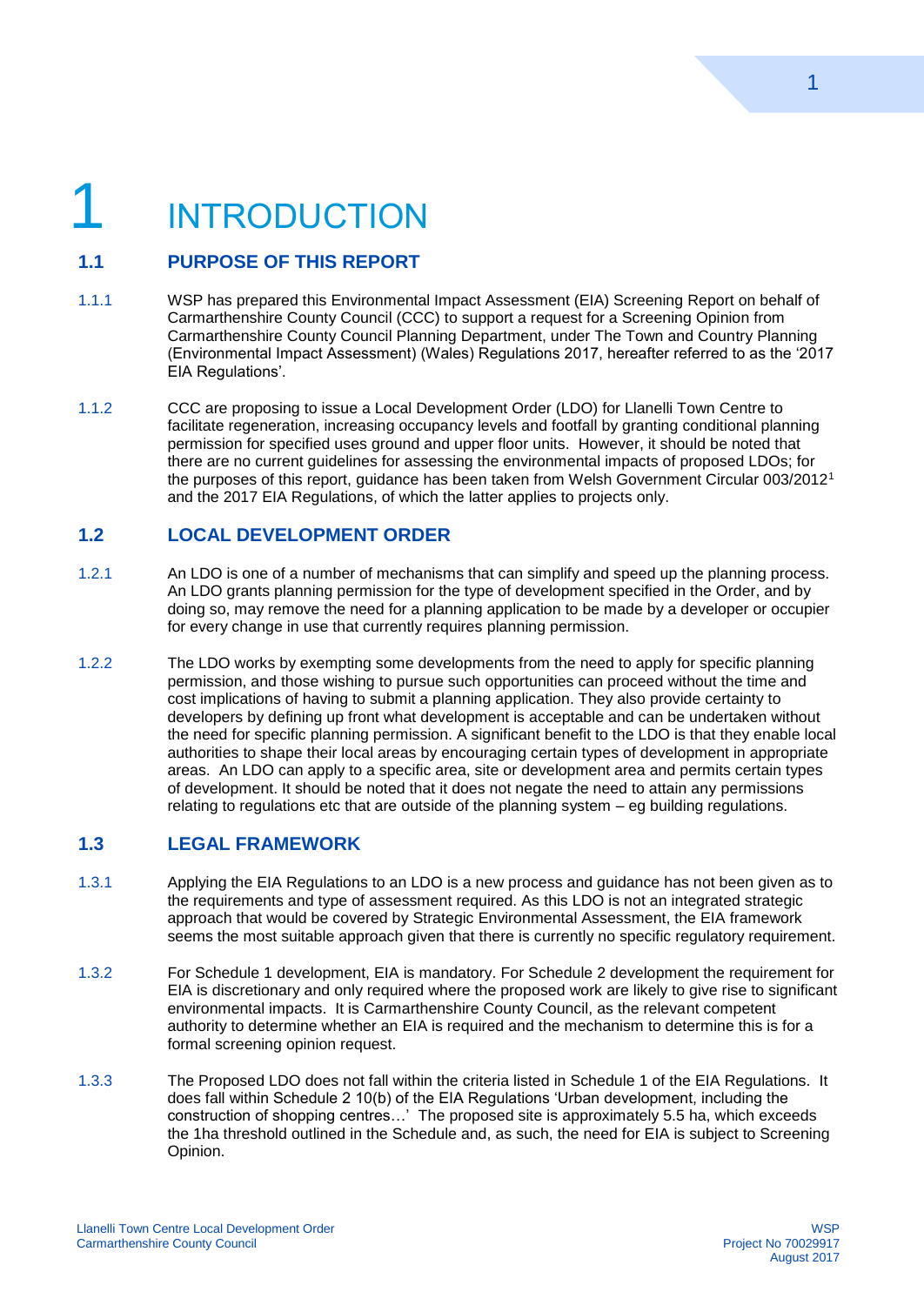- 1.3.4 The selection criteria outlined in Schedule 3 of the EIA Regulations should to be taken into consideration in determining whether the Proposed Scheme requires EIA. Schedule 3 of the EIA Regulations (Selection Criteria for Screening Schedule 2 Development) requires consideration of the following:
	- $\rightarrow$  Characteristics of development;
	- $\rightarrow$  Location of development: and
	- $\rightarrow$  Types and characteristics of potential impacts.
- 1.3.5 The following sections of this EIA Screening Report fulfil the requirements of Schedule 3 to assist CCC in reaching a decision on whether EIA is required for the Proposed LDO.

#### **1.4 STRUCTURE OF THE REPORT**

- 1.4.1 The structure of this EIA Screening Report is as follows:
	- $→$  **Section 1**: Introduction;
	- **→ Section 2:** Approach and Methodology;
	- → **Section 3**: Characteristics of the Proposed Scheme. In line with Regulation 6 (2) of the 2017 Regulations, section 3 provides;
		- a) a plan sufficient to identify the land; and
		- **b**) a description of the development, including in particular—
			- (i) a description of the physical characteristics of the development and, where relevant, of demolition works;;
	- → **Section 4**: Location of the Proposed Scheme. In line with Regulation 6 (2) of the 2017 Regulations, section 4 provides;
		- b) a description of the development, including in particular
			- ii) a description of the location of the development, with particular regard to the environmental sensitivity of geographical areas likely to be affected;
	- **→ Section 5**: Characteristics of potential effects (including cumulative effects appraisal). . In line with Regulation 6 (2) of the 2017 Regulations, section 5 provides
		- (c) a description of the aspects of the environment likely to be significantly affected by the development;
		- (d) a description of any likely significant effects, to the extent of the information available on those effects, of the proposed development on the environment resulting from—
			- (i) the expected residues and emissions and the production of waste, where relevant;
			- (ii) the use of natural resources, in particular soil, land, water and biodiversity; and
		- (e) such other information or representations as the person making the request may wish to provide or make including any features of the proposed development or any measures envisaged to avoid or prevent what might otherwise have been significant adverse effects on the environment;
	- → **Section 6**: Summary.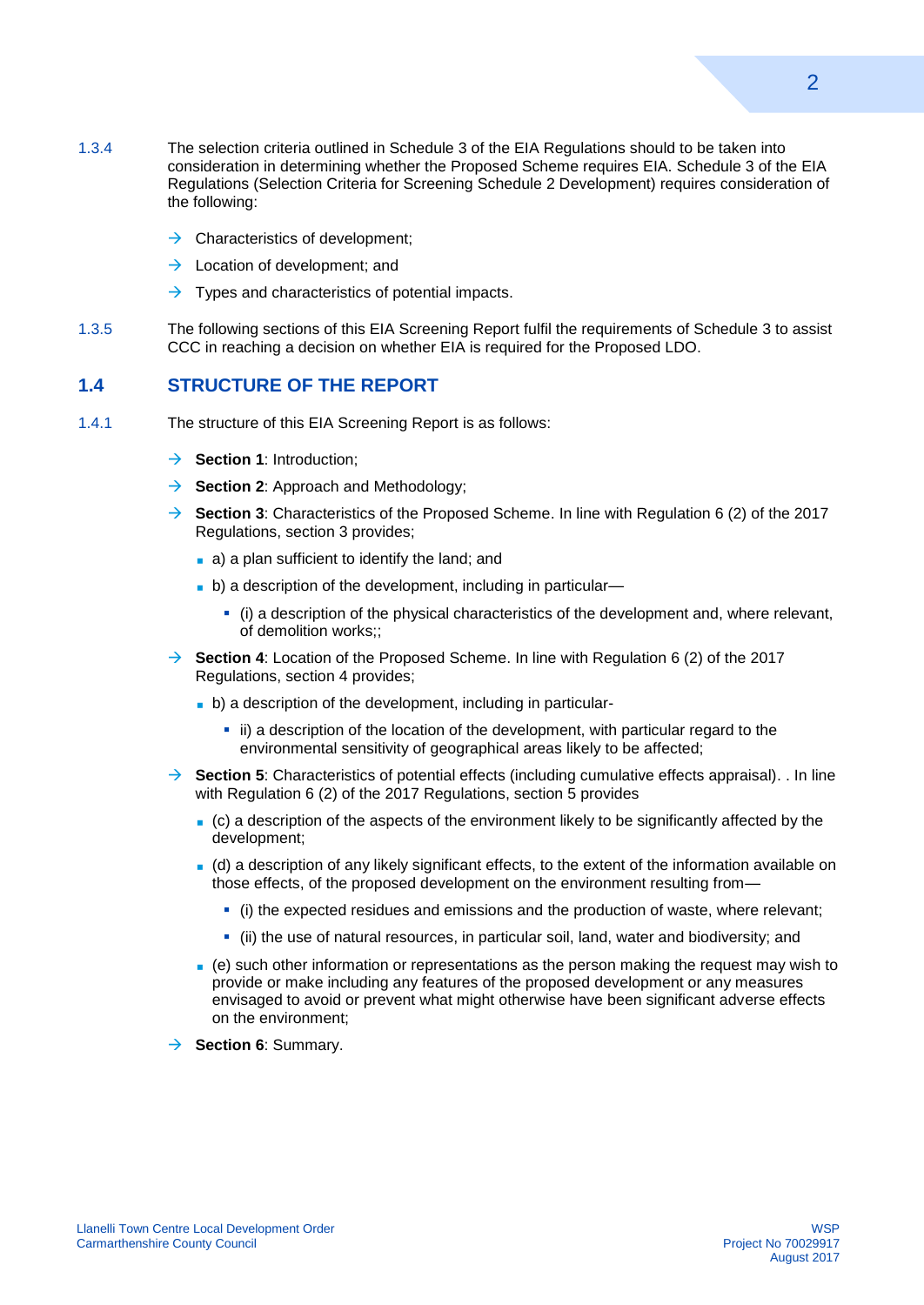## <span id="page-6-0"></span>2 APPROACH AND METHODOLOGY

#### **2.1 APPROACH**

2.1.1 The individual projects that will form part of the LDO in themselves would not require EIA, however, as the LDO is providing a framework for the delivery of a number of projects, the overall impact of the combined individual developments should be screened. This request for a screening opinion is supported by information on the potential environmental effects of the Proposed Scheme. It takes into consideration the existing site and baseline conditions, and the development that CCC intends to allow in Llanelli Town Centre together with the management controls that will be applied to the project.

#### **2.2 BASELINE CONDITIONS**

- 2.2.1 A review of baseline conditions for the Site on a topic by topic basis has been undertaken and outlined in Section 4 below. The information is as of September 2017.
- 2.2.2 The information presented in this report has been obtained through desk-based searches of key publicly available databases, including Multi-Agency Geographical Information Committee (MAGIC) [\(http://www.magic.gov.uk/\)](http://www.magic.gov.uk/) and Environment Agency [\(http://maps.environment](http://maps.environment-agency.gov.uk/)[agency.gov.uk\)](http://maps.environment-agency.gov.uk/).
- 2.2.3 A number of Technical Reports have been produced to inform the content of the LDO, as follows:
	- $\rightarrow$  Habitats Regulations Assessment Screening Report<sup>2</sup>;
	- $\rightarrow$  Strategic Flood Consequence Assessment (SFCA)<sup>3</sup>; and
	- $\rightarrow$  Infrastructure Assessment (inc drainage strategy)<sup>4</sup>.
- 2.2.4 The findings of these surveys have been reviewed and used to inform this report and are available from the Council.

#### **2.3 REVIEW OF POTENTIAL SIGNIFICANT EFFECTS**

- 2.3.1 The review of potential significant effects associated with the proposal has been undertaken in Section 5 based on the baseline conditions identified in Section 4.
- 2.3.2 Following the transposition of EIA Directive 2014/52/EU into UK law, Regulation 6.2e allows for the discussion and identification of project specific measures to avoid and / or prevent significant adverse environmental effects. The inclusion of such measures and the extent to which they avoid and / or prevent adverse environmental effects should be considered when formulating an EIA Screening Opinion. The approach of identifying potential mitigation measures at the early stages of project design and the planning process aligns with Institute of Environmental Management & Assessment (IEMA) guidance, Shaping Quality Development<sup>5</sup>.
- <span id="page-6-1"></span>2.3.3 As such, as part of the review of likely environmental effects, mitigation measures have been considered in order to understand environmental effects associated with the Proposed Scheme. Where mitigation has been identified at this stage, this has been identified in **Table 2-1** below.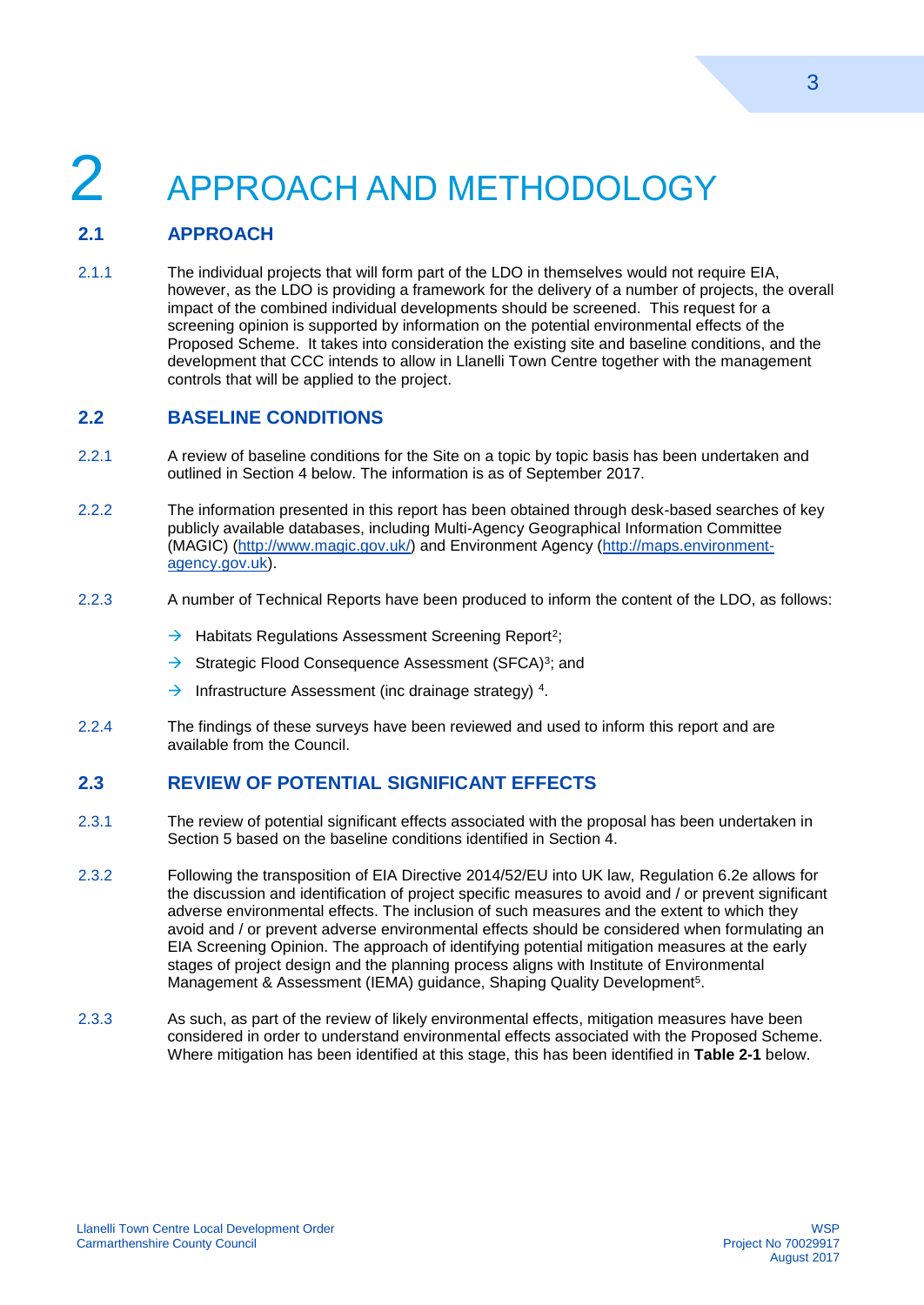|                                | <b>MITIGATION TYPE DEFINITION OF MITIGATION</b>                                                                         |
|--------------------------------|-------------------------------------------------------------------------------------------------------------------------|
|                                | <b>Primary Mitigation</b> Inherent mitigation, comprising fundamental aspect of the project design.                     |
| Secondary<br><b>Mitigation</b> | Foreseeable mitigation, require further input and assessment in order to achieve the<br>desired outcome of the efforts. |
| <b>Tertiary Mitigation</b>     | Inexorable mitigation, in that it would be compulsory regardless of environmental<br>impact assessments.                |

#### **Table 2-1 Description of mitigation measures considered**

#### APPRAISAL OF IN-COMBINATION EFFECTS

- 2.3.4 In line with Schedule 3, EIA Regulations 2017 the potential for in-combination cumulative effects has been taken into consideration. At present, there is no widely accepted methodology or best practice for the assessment of cumulative effects, although there are a number of guidance documents available.
- 2.3.5 In order to determine likely in-combination effects, a qualitative assessment based on available information has been completed. The adopted methodology for the appraisal of in-combination effects has been undertaken in three stages, which are outlined below.

#### **STEP 1 - IDENTIFICATION AND EVALUATION OF PROJECTS FOR CONSIDERATION**

- 2.3.6 A review of information held on CCC planning portal has considered all existing and/or approved developments, in line with EIA Regulations 2017.
- 2.3.7 In order to maintain proportionality a 500m search area will be applied when considering potential committed developments and planning applications that have been refused, withdrawn, submitted but not yet determined or land identified within local development plans will not be considered.
- 2.3.8 Each of the projects identified will be evaluated in order to determine whether the following criterion is met:
	- $\rightarrow$  Is there a concurrent construction or operational phase with the Proposed Scheme?
	- $\rightarrow$  Is the project within a relevant geographical boundary to the Proposed Scheme?
	- $\rightarrow$  Is there potential that the Proposed Scheme shares common sensitive receptors with the identified committed developments?
	- $\rightarrow$  Has the permission been granted within the past five years?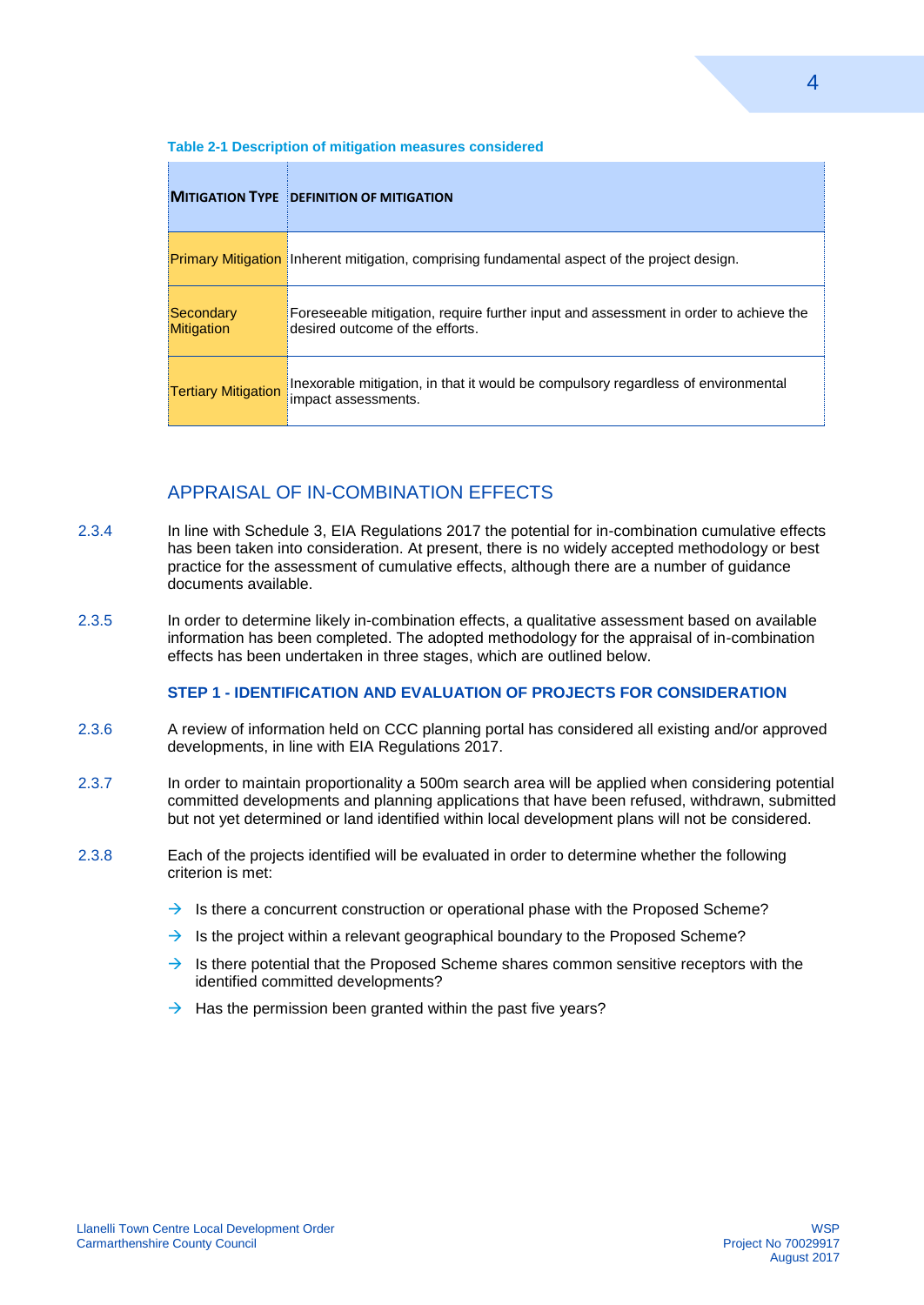#### **STEP 2 –IDENTIFICATION OF COMMON RECEPTORS**

2.3.9 The above criterion will be informed by a high level review of planning application documents submitted for each committed development. Where information is not available, assumptions will be made based on professional judgement and clearly stated alongside any uncertainty. Common receptors are evaluated in terms of their broad receptor category in accordance with Schedule 4 Part 1 of the 2017 EIA Regulations, e.g. population or water. The specific receptors are then identified and evaluated. This ensures that in-combination effects are duly considered at the receptor level and a more detailed level of assessment is only undertaken where there is a common receptor and likely effect.

#### **STEP 3 – APPRAISAL OF IN-COMBINATION EFFECTS**

- 2.3.10 Once the receptors for assessment has been defined, consideration, where possible is given to their tolerance to effects.
- 2.3.11 The sources of construction or/and operational activities in-combination with the Proposed Scheme are then appraised. In order for there to be a potential in-combination effect, there needs to a potential effect on the same receptor for a similar duration within the overall programmes.
- 2.3.12 The qualitative evaluation at the receptor level provides consideration of the following;
	- $\rightarrow$  Combined magnitude or change;
	- $\rightarrow$  Sensitivity / value / importance of the receptor / receiving environment to change; or/and
	- $\rightarrow$  Duration and reversibility of effect.
- 2.3.13 Through a combination of the qualitative evaluation and the mitigation presented, conclusions can be drawn as to the likelihood for significant in-combination environmental effects.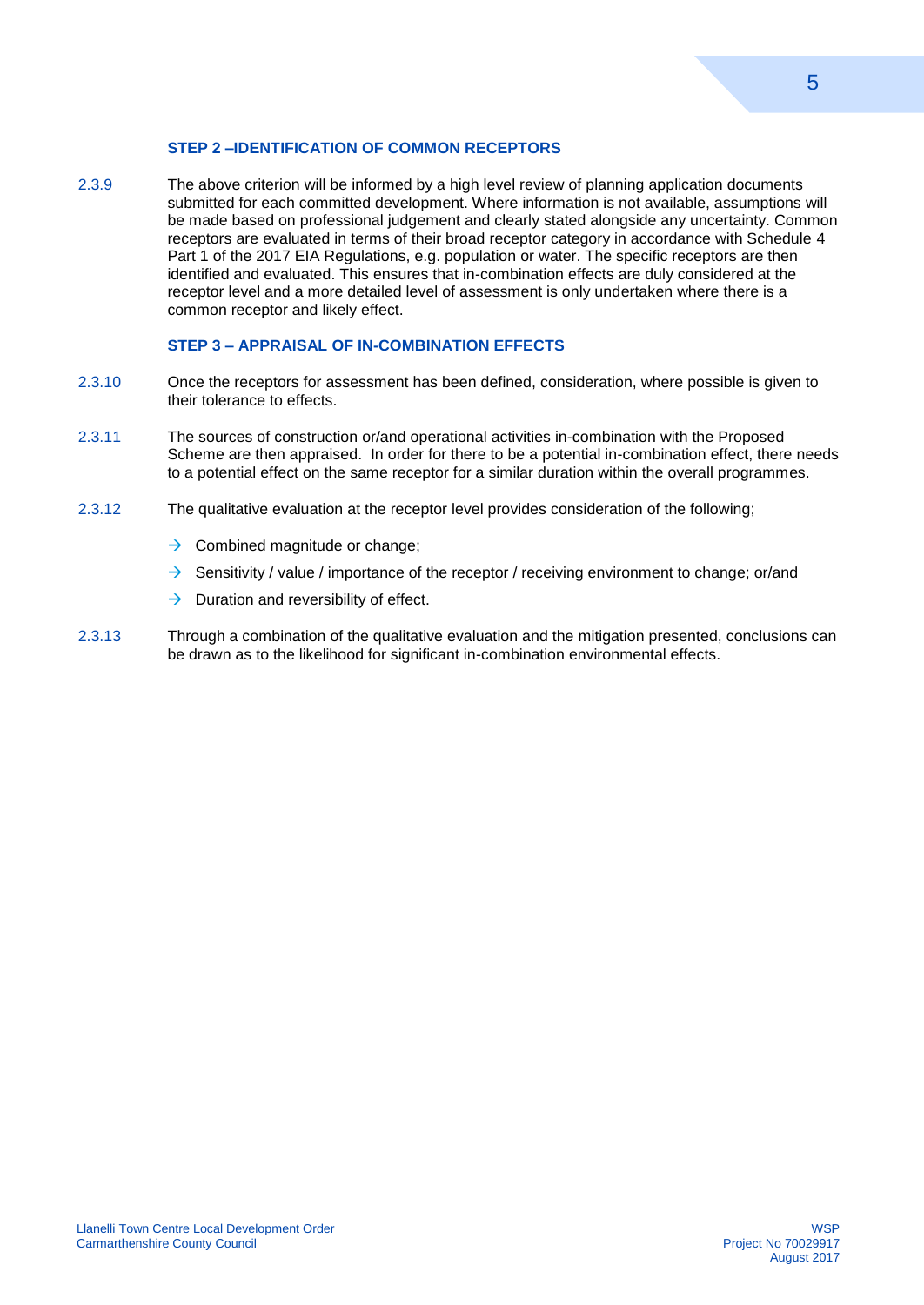## <span id="page-9-0"></span>3 CHARACTERISTICS OF THE PROPOSED **SCHEME**

#### **OVERVIEW**

- 3.1.1 CCC is preparing an LDO to aid regeneration of Llanelli town centre. The LDO will grant conditional approval within a defined spatial area for development as specified within the LDO in ground and upper floor units. The LDO is intended to increase occupancy levels and footfall in the town centre and will assist in the delivery of a Regeneration Masterplan.
- 3.1.2 The uses the LDO will permit include shops, financial and professional services, restaurants and cafes, drinking establishments (but not nightclubs), hot food takeaways, business offices, hotels and guest houses, residential dwellings, non-residential institutions, assembly and leisure buildings, laundrettes and taxi businesses. Reference should be made to the schedule of approved uses within the LDO.
- 3.1.3 The Site location and boundary of the LDO is set out in **Appendix A** of this report.

#### PROJECT AIMS

- 3.1.4 Following a three year period, the LDO will be considered successful if two or more of the following changes have occurred:
	- $\rightarrow$  Five or more vacant ground-floor units have been issued with Certificates of Conformity:
	- $\rightarrow$  Annual footfall has increased within the LDO area:
	- $\rightarrow$  The number of vacant ground-floor units has decreased within the LDO area;
	- $\rightarrow$  Three or more upper floor vacant units have been issued with Certificates of Conformity– this includes flats and residential uses.
- 3.1.5 The LDO will be subject to on-going review during this three year period and may be extended or reduced in light of success or failure of the LDO to achieve the above aims. A change of use which has begun during the three year period may continue; however, no new changes will be approved without formal planning permission.

#### **KEY CONDITIONS / MITIGATION MEASURES**

- 3.1.6 No change in use permitted by the LDO shall occur until a certificate of conformity has been approved in writing by CCC, following review of proposals.
- 3.1.7 Physical commencement of any change of use permitted by the LDO shall not commence until any conditions / matters identified in the certificate of conformity have been addressed and approved in writing by CCC and relevant consultees and a Commencement Notice Approval issued.
- 3.1.8 The LDO permits change in use, it does not permit change in building structure, size or external appearance.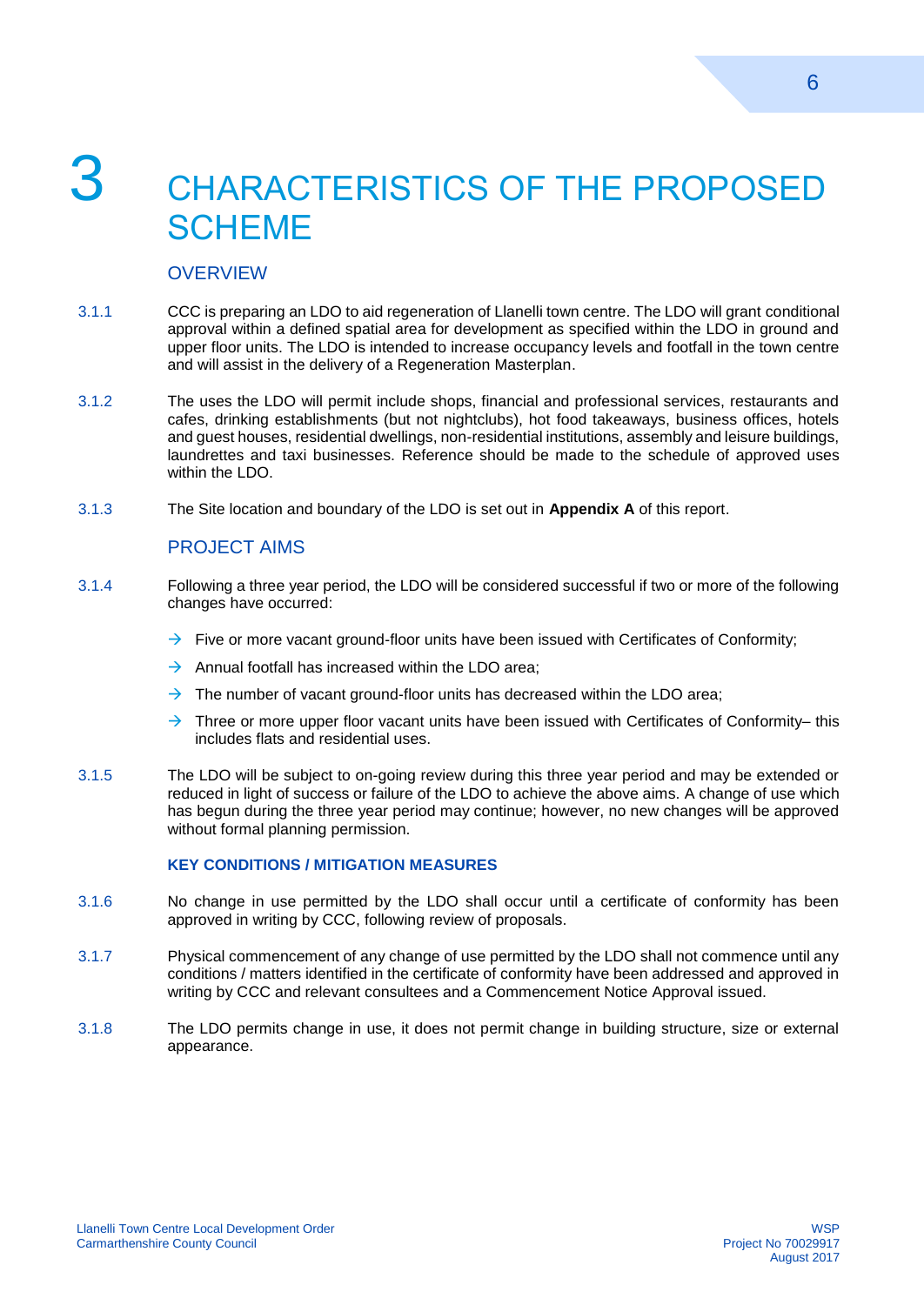- 3.1.9 There are a series of pre commencement conditions in the Draft LDO, many of which were developed following consultation with key stakeholders. These conditions also seek to reflect key policy drivers (eg Planning Policy Wales Technical Advice Note 15). Due regard will be given to amending the Draft LDO to reflect any comments made during the public consultation (notably from Dwr Cymru Welsh Water) along with recommendations set out in supporting evidence (eg the LDO Infrastructure Study).
- 3.1.10 The LDO process is subject to a notification procedure where key stakeholders are advised of applications. This ensures that "mitigation" is built into the LDO process given the strong emphasis on collaboration / engagement and monitoring. Based on the number of existing units within the Project site, it is unlikely that more than 180 residential conversions could be physically delivered. In practice, it is highly unlikely that applications for this many conversions would come forward under the LDO. A worst-case scenario of 180 residential units receiving Commencement Notice Approval has therefore been assumed for the purposes of this assessment. Should a figure of 100 Commencement Notice Approvals for residential units be reached within the 3 year period lifetime, then a moratorium will be placed on the LDO and it will be reviewed with the outcomes reported to full Council. Such a review will be informed by the input of the notification stakeholders (including NRW and DCWW).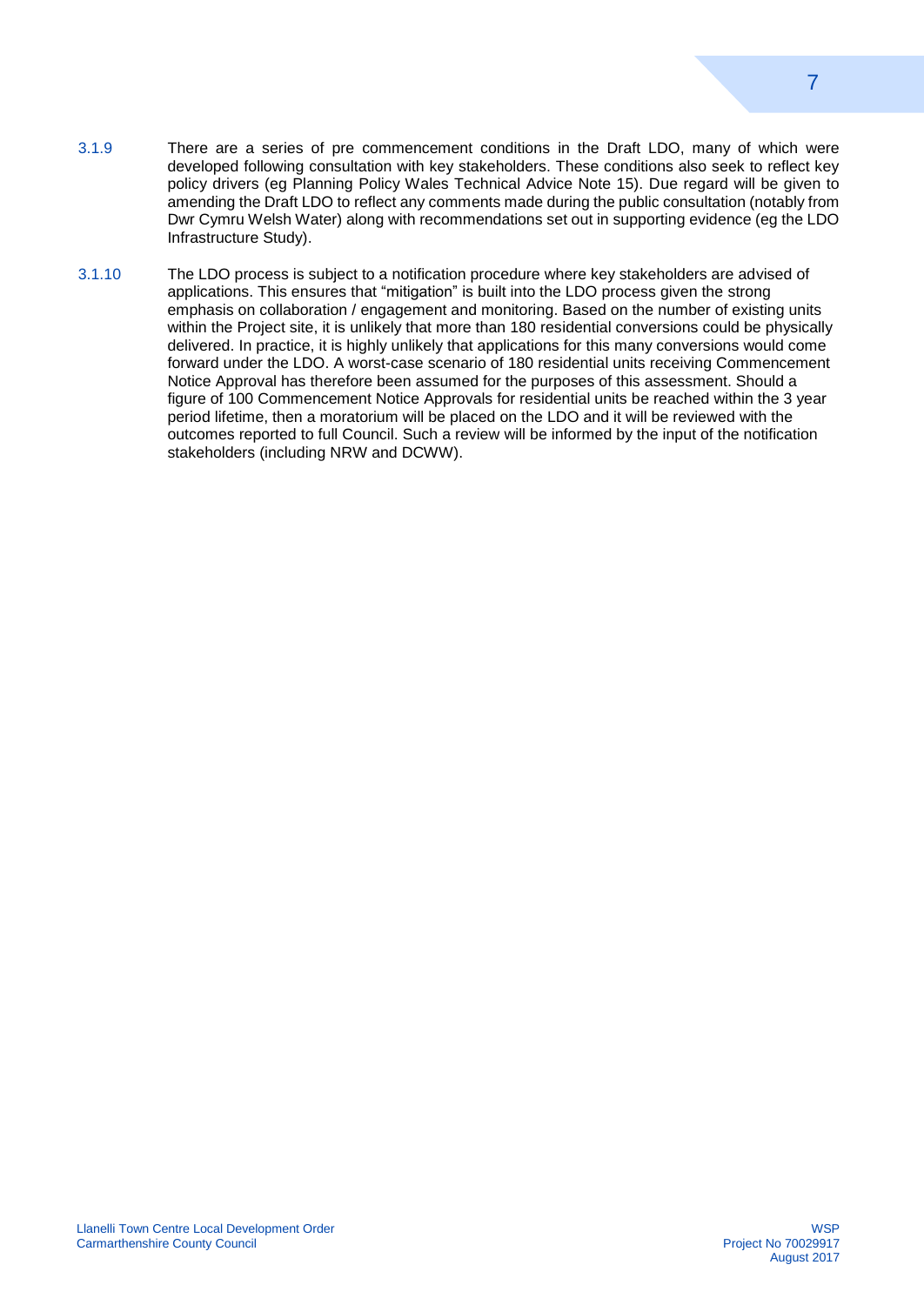# <span id="page-11-0"></span>LOCATION OF THE PROPOSED SCHEME

#### **4.1 INTRODUCTION**

4.1.1 Llanelli is the largest town in the county of Carmarthenshire, with a population of approximately 50,000. To the north and west of the town, the land use is predominantly agricultural. The Loughor River and estuary are directly to the south and east, which separates the town from Swansea, situated approximately 16km away.

#### **4.2 TOPOGRAPHY**

4.2.1 The LDO area is relatively flat with a gentle slope in topography towards the south west. A review of LiDAR mapping indicates a localised rise in topography within the south west corner of the LDO area. The site ranges from approximately 10m AOD to 8.5m AOD.

#### **4.3 HISTORIC LAND USE**

4.3.1 Llanelli has existed since the 1600s. The town grew significantly in the 1800s due to local coal and copper mining. The Site is part of the established Town Centre.

#### **4.4 AIR QUALITY**

4.4.1 The air quality in Llanelli and throughout Carmarthenshire is generally good. It is however noted that an Air Quality Management Area (AQMA) has recently (2016) been designated within and around the town. In this respect, an Action Plan will be formulated. However increased development within the Town Centre and the increased footfall may bring more car and bus movements to the area and therefore may have a potential impact on the current levels of pollutant concentrations if congestion becomes an issue. This however will be an issue for potential consideration through the Action Plan.

#### **4.5 TRANSPORT AND ACCESS**

4.5.1 The LDO area covers an area of the town centre within Llanelli. The town centre is accessible via a range of transport modes, including vehicular and pedestrian access with a number of key transport routes serving and accessing the town centre and LDO area. It is considered that any impacts that may arise are likely to be minor.

#### **4.6 NOISE**

- 4.6.1 The main source of noise in the area comprises primarily of road traffic noise. This comprises road traffic noise from the A484 and B4304. The A476 is designated as a Noise Action Planning Priority Area (NAPPA) and would be a source of continuous road traffic noise. The A476 was designated due to the level of existing noise from traffic passing through the area.
- 4.6.2 If there is an increase in footfall and vehicles in the area in and around the LDO, there may be a minor impact. It is considered that all impacts are expected to be minor and/or temporary. No significant impacts are likely to take place.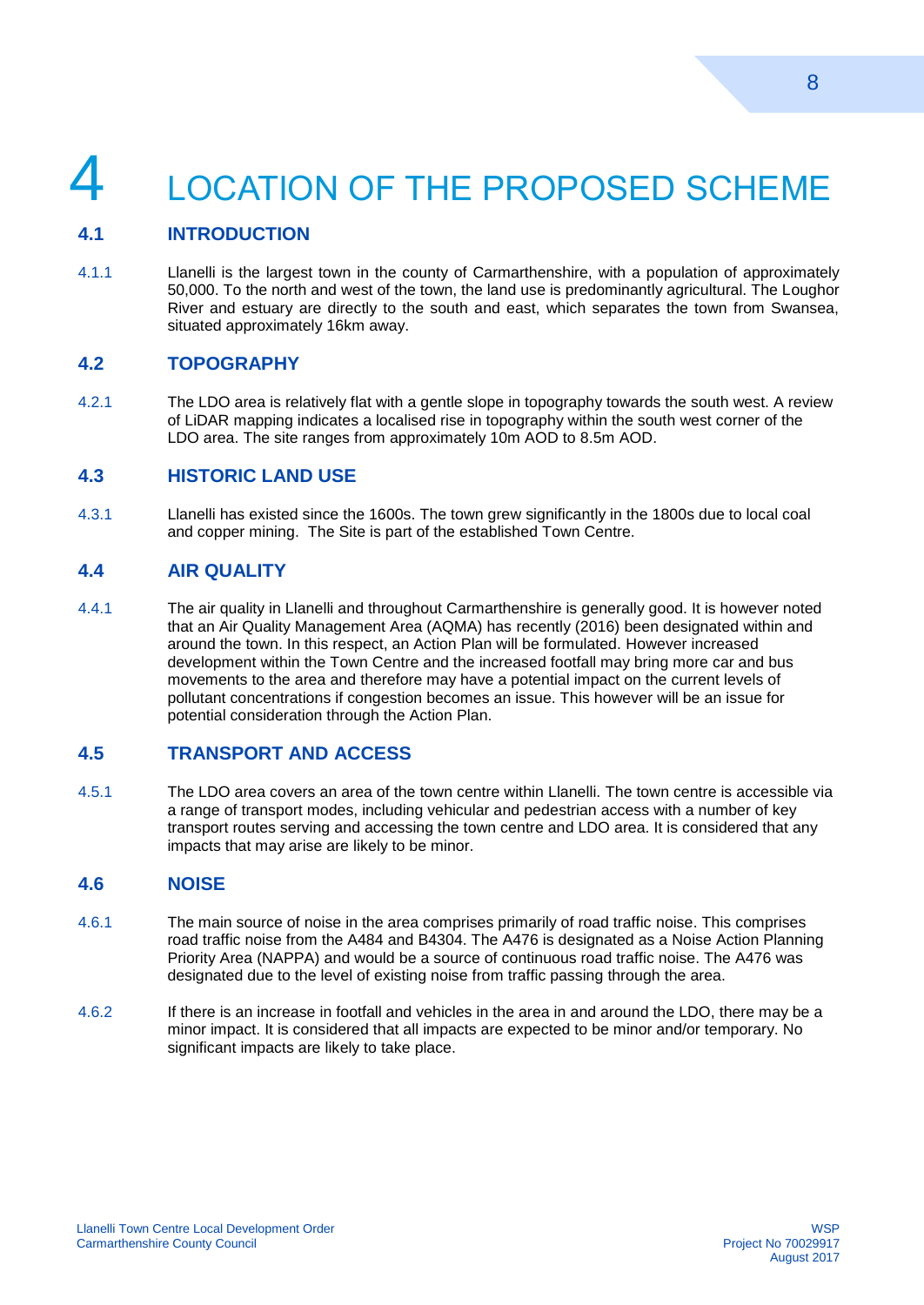#### **4.7 BIODIVERSITY**

- 4.7.1 European Designated Sites (also known as Natura 2000 Sites) include any Special Protection Area (SPA), Special Area of Conservation (SAC), Sites of Community Importance (SCI's) and RAMSAR sites located within 2km of the Scheme or within 30km of the Scheme where bats are one of the qualifying interests of the designated site (measured from closest point).
- 4.7.2 There is one Special Area of Conservation (SAC) within 2km of the scheme, set out in Table 4-1.

| <b>SITE</b>                                       | <b>DESIGNATION</b>                                                                                                                                                                                                                                                                                                                                                                                                                                                                                                                                                                                                                                                                                                                         | <b>DISTANCE AND DIRECTION</b> |
|---------------------------------------------------|--------------------------------------------------------------------------------------------------------------------------------------------------------------------------------------------------------------------------------------------------------------------------------------------------------------------------------------------------------------------------------------------------------------------------------------------------------------------------------------------------------------------------------------------------------------------------------------------------------------------------------------------------------------------------------------------------------------------------------------------|-------------------------------|
| <b>Carmarthen Bay and</b><br><b>Estuaries SAC</b> | Carmarthen Bay and Estuaries provide<br>an example of large estuarine site on the<br>south coast of Wales, including the<br>estuaries of the Rivers Loughor, Taf and<br>Tywi, the estuaries form a single<br>functional unit around the Burry Inlet,<br>with important changes of sediment and<br>biota. The area comprises several<br>Annex 1 habitats which are a primary<br>reason for the sites designation, these<br>include; sandbanks which are slightly<br>covered by sea water at all times;<br>Estuaries: Mudflats and sandflats not<br>covered by seawater; large shallow<br>inlets and bays; Atlantic salt meadows.<br>Annex II species Twaite shad are also<br>present and are a primary reason for the<br>sites designation. | 1.35km south west             |

#### <span id="page-12-0"></span>**Table 4-1 SAC within 2km**

#### **SPECIAL PROTECTION AREA**

4.7.3 There is one Special Protection Area (SPA) within 2km of the scheme, set out in Table 4-2

#### <span id="page-12-1"></span>**Table 4-2 SPA within 2km**

| <b>SITE</b>                                         | DESIGNATION                                                                                                                                                                                     | <b>DISTANCE AND DIRECTION</b> |
|-----------------------------------------------------|-------------------------------------------------------------------------------------------------------------------------------------------------------------------------------------------------|-------------------------------|
| <b>Carmarthen Bay and Burry</b><br><b>Inlet SPA</b> | Carmarthen Bay SPA was the first fully<br>marine SPA in the UK. It is a single<br>feature site, designated in June 2003 for 1.35km south west<br>the common scoter seaduck, Melanitta<br>nigra. |                               |

#### <span id="page-12-2"></span>**RAMSAR**

4.7.4 There is one Ramsar within 2km of the Scheme, set out in Table 4-3.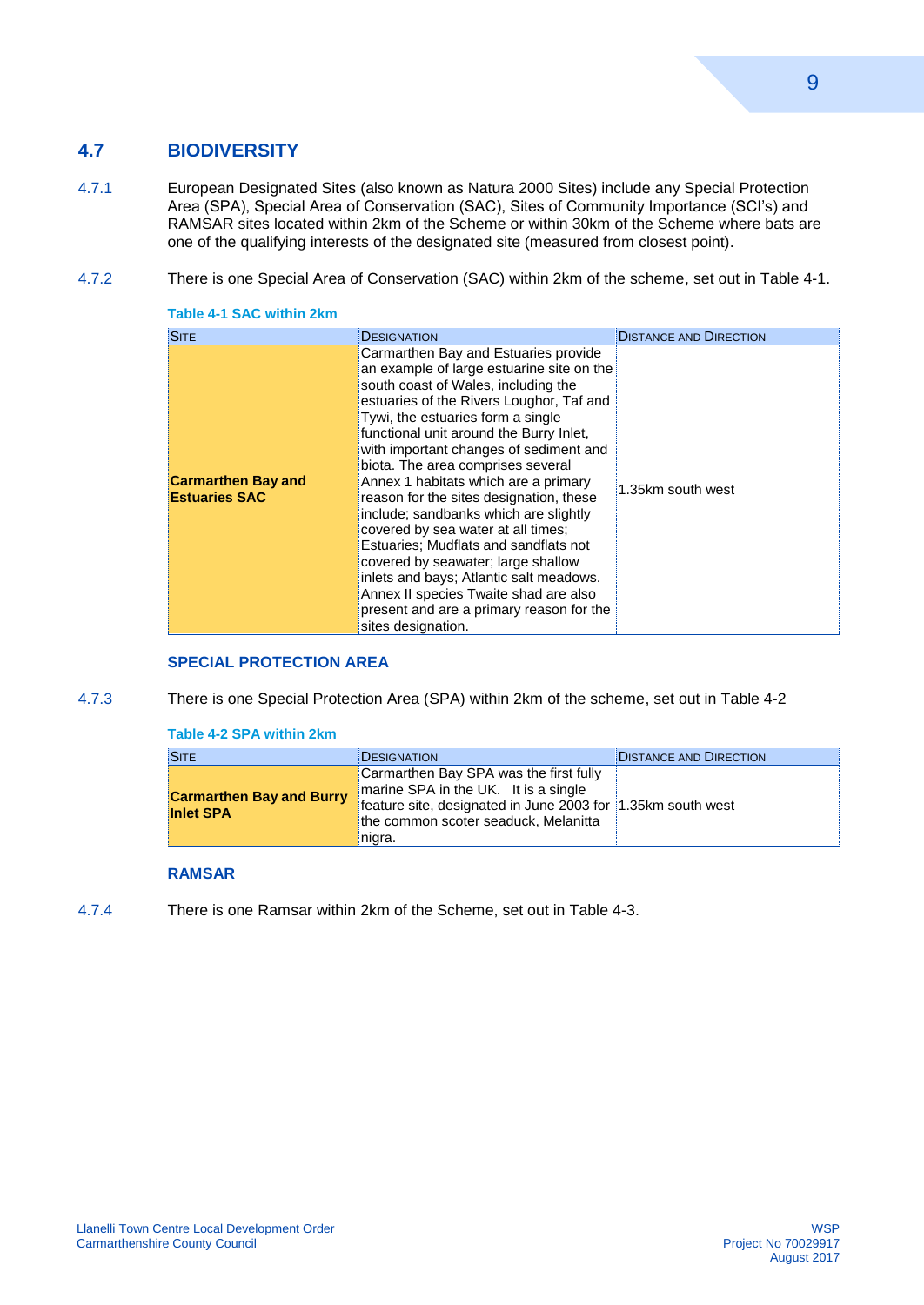#### **Table 4-3 Ramsar within 2km**

| <b>SITE</b>               | <b>DESIGNATION</b>                                                                                                                                                                                                                                                                                                                                                                                                                                                                                                                                                                                                                                                                                                                                                                                                                                                         | <b>DISTANCE AND DIRECTION</b> |
|---------------------------|----------------------------------------------------------------------------------------------------------------------------------------------------------------------------------------------------------------------------------------------------------------------------------------------------------------------------------------------------------------------------------------------------------------------------------------------------------------------------------------------------------------------------------------------------------------------------------------------------------------------------------------------------------------------------------------------------------------------------------------------------------------------------------------------------------------------------------------------------------------------------|-------------------------------|
| <b>Burry Inlet Ramsar</b> | Ramsar Criterion 5<br>Assemblages of international importance<br>Species with peak counts in winter:<br>41655 waterfowl (5 year peak mean<br>→<br>1998/99 - 2002/2003).<br>Ramsar Criterion 6<br>Species populations occurring at levels of<br>international importance;<br>Qualifying Species/populations (as<br>identified at designation):<br>Species with peak counts in<br>spring/autumn:<br>Common redshank, (Tringa<br><i>totanus</i> );<br>Northern pintail, (Anas acuta)<br>٠<br>Eurasian oystercatcher,<br>$\bullet$<br>(Haematopus ostralegus);<br>Red knot, (Calidris canutus<br>$\bullet$<br><i>islandica</i> );<br>Species/populations identified<br>$\bullet$<br>subsequent to designation for<br>possible future consideration<br>under criterion 6:<br>Species with peak counts in<br>$\bullet$<br>winter:<br>Northern shoveler, (Anas<br>٠<br>clypeata). | 1.35km south west             |

4.7.5 There are no other SPAs, SACs, SCIs or RAMSAR sites located within 2km of the Scheme, or 30km of the Scheme where bats are the qualifying feature.

#### **SITES OF SPECIAL SCIENTIFIC INTEREST (SSSI)**

4.7.6 There is one Site of Special Scientific Interest (SSSI) within 2km of the Scheme, set out in Table 4-4.

<span id="page-13-0"></span>

| Table 4-4 SSSI within 2km |  |  |
|---------------------------|--|--|
|                           |  |  |

| <b>SITE</b>                                             | <b>DESIGNATION</b>                                                                                                                                                                                                                                                                                                              | <b>DISTANCE AND DIRECTION</b> |
|---------------------------------------------------------|---------------------------------------------------------------------------------------------------------------------------------------------------------------------------------------------------------------------------------------------------------------------------------------------------------------------------------|-------------------------------|
| <b>Burry Inlet and Loughor</b><br><b>Estuaries SSSI</b> | The largest estuarine complex within the old<br>West Glamorgan county and Borough of<br>Llanelli. Comprising extensive areas of<br>grazed saltmarsh, sand and mud flats, the<br>area is internationally significant for its wader<br>and wildfowl populations with overwintering<br>totals averaging in excess of 46,000 birds. | 1.35km south west             |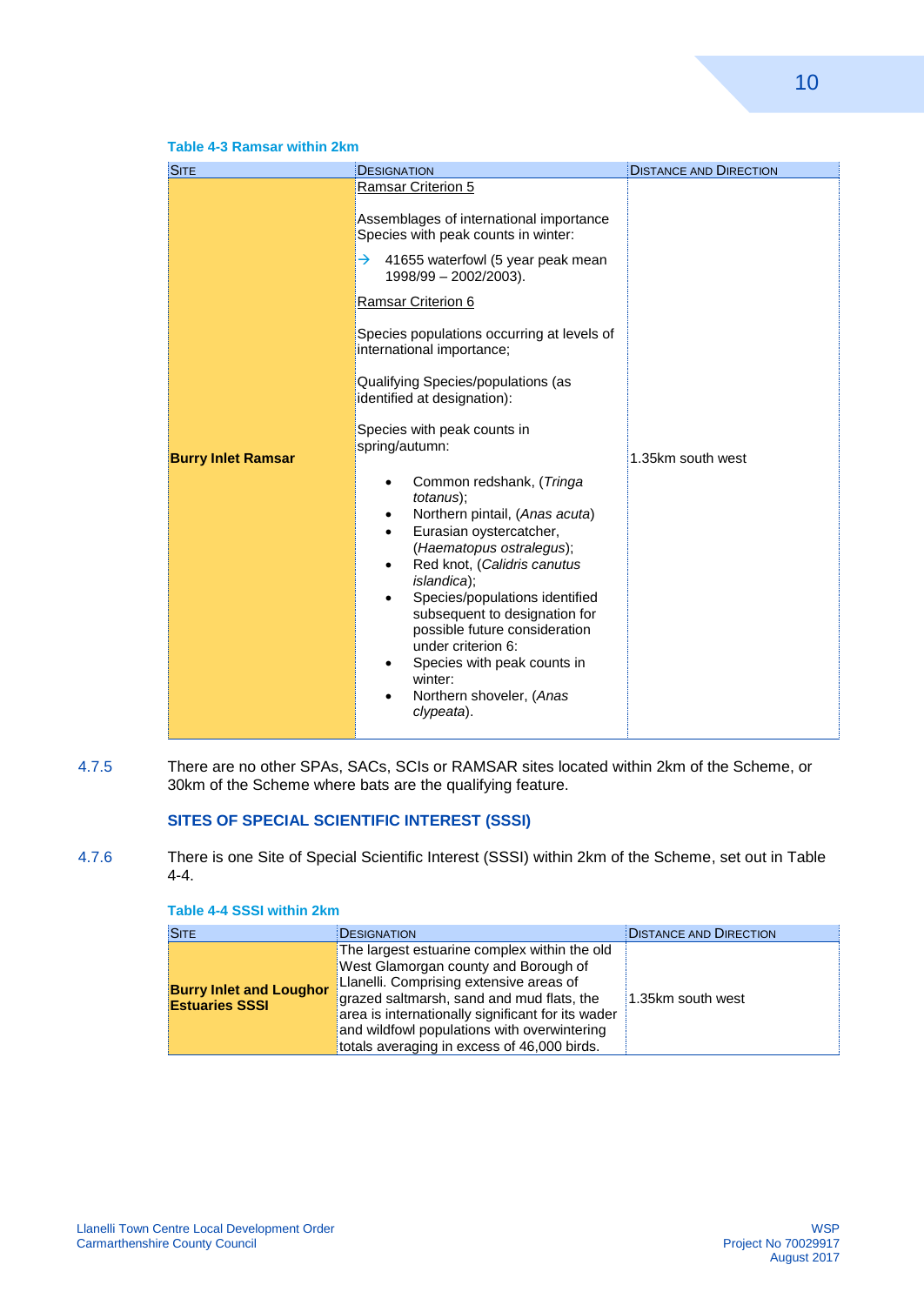#### **NON STATUTORY DESIGNATIONS**

- 4.7.7 There is one Local Nature Reserve (LNR) comprising North Dock Dunes located approximately 1.3km south west.
- 4.7.8 There are no other Local Nature Reserve (LNR's), Sites of Biological Importance (SBI's) or Sites of Importance for Nature Conservation (SINC's) or other non-statutory designations located within 2km of the Scheme.

#### **4.8 TOWNSCAPE AND VIEWS**

- 4.8.1 There are no Areas of Outstanding Natural Beauty (AONB) within proximity of the LDO boundary. The Gower AONB is located approximately 2.3km south west of the LDO. There are also no National Parks within 2km of the boundary.
- 4.8.2 The LDO boundary has been located within an area of Llanelli Town Centre. The town centre is a typical example of a former industrial urban area in social, economic and environmental terms. Llanelli has an established retail and commercial core which has experienced challenging economic conditions.

#### **4.9 HISTORIC ENVIRONMENT**

- 4.9.1 There are no registered battlefields or registered parks and gardens within 500m of the site area of the Llanelli LDO. The LDO covers the area of the town centre and is currently made up of mixed use comprising of predominantly retail and restaurant chains, small independent businesses, banks, libraries and dense residential housing which is built surrounding the town centre.
- 4.9.2 There are 14 Listed Buildings within the LDO boundary, as set out in Table 4-5, below. There are also a number of other Listed Buildings within the remaining areas of the Town Centre (not within the LDO boundary) and within 500m of the boundary. These currently comprises a mixture of residential, commercial buildings, churches and public houses.

| <b>LISTED BUILDING</b>                    | <b>GRADE</b> |
|-------------------------------------------|--------------|
| <b>The Arcade, Stepney Street</b>         | $\mathbf{I}$ |
| The Post Office, Station Road             | Ш            |
| No. 1 (The Midland Bank), Station Road II |              |
| No. 24 Cowell Street                      | Ш            |
| No. 26 Cowell Street                      | Ш            |
| No. 21 (Lloyd's Bank) Stepney Street      | Ш            |
| The Public Library, Church Street         | $\mathsf{I}$ |
| No. 20 Vaughn Street, Bridge Street       |              |
| No. 22 Vaughn Street, Bridge Street       |              |
| No. 24 Vaughn Street, Bridge Street       |              |
| No. 2 (Llanelly House) Vaughn Street      |              |
| No. 4 (Llanelly House) Vaughn Street      |              |
| No. 8 Bridge Street                       | Ш            |
| No. 6 Bridge Street                       | Ш            |

<span id="page-14-0"></span>**Table 4-5 Listed buildings within the LDO boundary**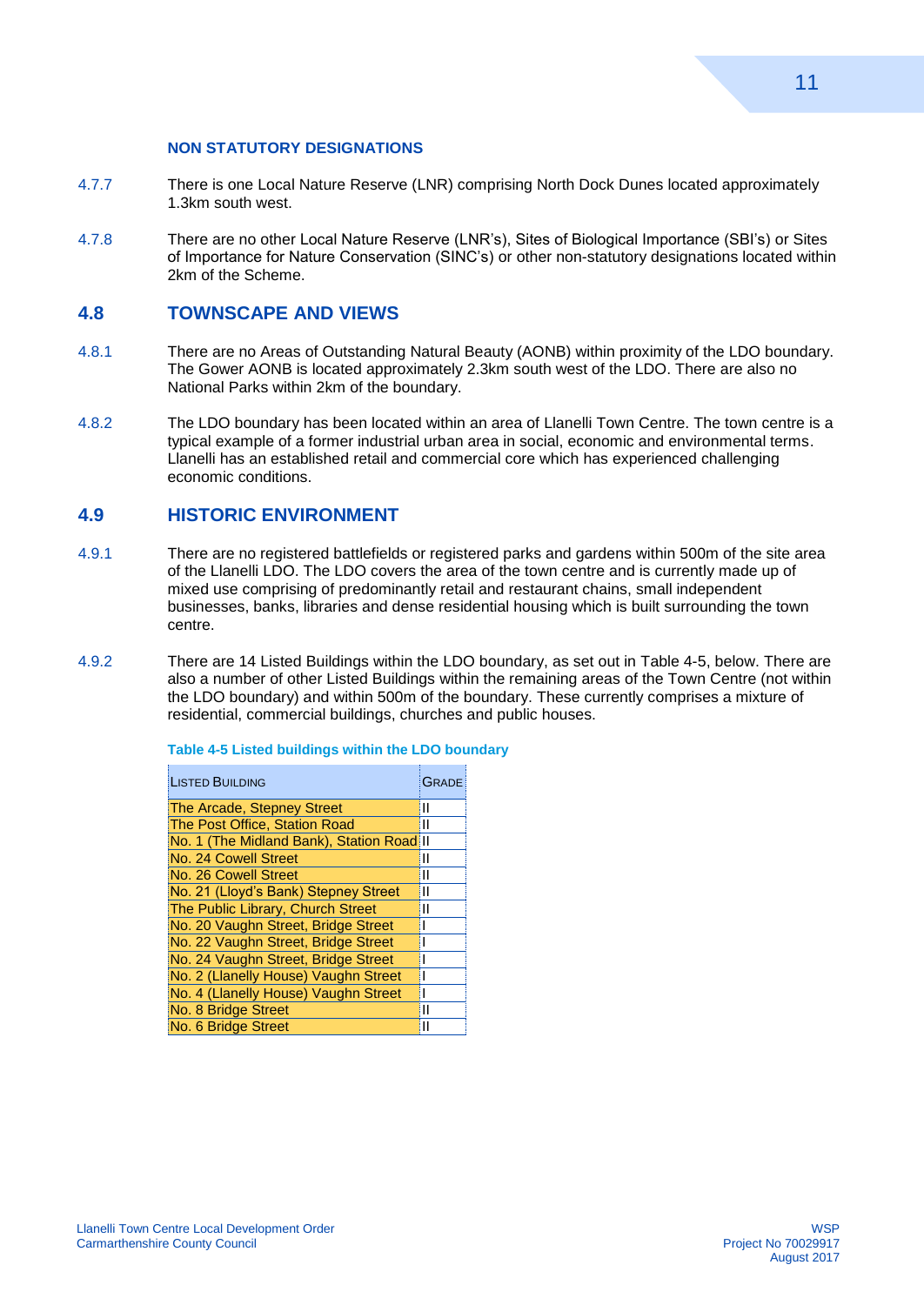- 4.9.3 The Old Castle motte is a Scheduled Monument which is located approximately 430m east of the LDO boundary. The monument comprises a medieval motte and bailey castle. The mound is circular and measures roughly 30m in diameter; it is partially submerged within the reservoir of the former Old Castle Tinplate works. The motte has been identified as likely site of the historic Castle of Carnwyllion. The monument is of national importance due to the potential to enhance knowledge of medieval defensive organisation. The monument forms an important element within the wider medieval context and the structure itself may be expected to contain archaeological information in regard to chronology, building techniques and functional detail.
- 4.9.4 Part of the area within the LDO boundary falls within part of the Llanelli Conservation Area.

#### **4.10 GROUND CONDITIONS AND CONTAMINATION**

4.10.1 There are no registered contaminated land or historic landfill sites within Llanelli Town Centre. However, land contamination may be present as a result of current and previous uses.

#### **4.11 FLOOD RISK, HYDROLOGY AND WATER RESOURCES**

- 4.11.1 As part of the LDO process, a Strategic Flood Consequence Assessment (SFCA) has been produced. The aim of this assessment is to seek to clarify and address flood risk to enable the approval of the LDO and provide details as to which buildings can be developed and which can't.
- 4.11.2 The area of the town centre within the LDO boundary has been identifies to be at greatest risk of fluvial flooding from the River Lliedi and from surface water runoff. The LDO area is indicated to be largely located within Flood Zone 3 and Flood Zone 2, as identified on Natural Resources Wales flood maps. This means that the area has a chance of flooding of greater than 1 in 100 (1%) each year, and 0.1% (1 in 1000).
- 4.11.3 Hydraulic modelling of the River Lliedi undertaken in 2009 indicates that flooding at the site is initially through the surcharging of manholes located on Mincing Lane, adjacent to Market Street, and predicted to occur during events with an annual probability of between 1 in 25 and 1 in 75.
- 4.11.4 Flooding during the 1 in 100 annual probability event is predicted to increase, with flooding on Vaughan Street and along length of Stepney Road including areas to the north and south within the site. Typical flood depths are predicted to be 0.2m. Flow velocities are predicted to be generally low (>0.1m/s) with slightly higher velocities (up to 0.4m/s) predicted along Stepney Street.
- 4.11.5 Approximately 80% of the LDO area is predicted to be at fluvial flood risk during the 1 in 1000 annual probability event. Flood depths of up to 1m are predicted in the vicinity of Mincing Lane and 0.6 – 0.7m along Stepney Street and Vaughan Street. Depths greater than 2m are predicted at isolated locations to the south-west of the LDO area on Cowell Street, although these are considered likely to be associated with basement structures. Flow velocities along Stepney Road

#### **4.12 SUMMARY OF KEY SENSITIVE RECEPTORS**

- 4.12.1 Section 4 above confirms that there are no sensitive areas, as set out by regulation 2(1) of the 2017 EIA Regulations, within the site boundary or in immediate proximity of the Proposed Development. However, the following key sensitive receptors are potentially subject to environmental effects:
	- $\rightarrow$  SAC / SPA / Ramsar within 2km of the LDO boundary;
	- $\rightarrow$  Existing residential properties within the Site boundary;
	- $\rightarrow$  Local Community that are using the Town Centre;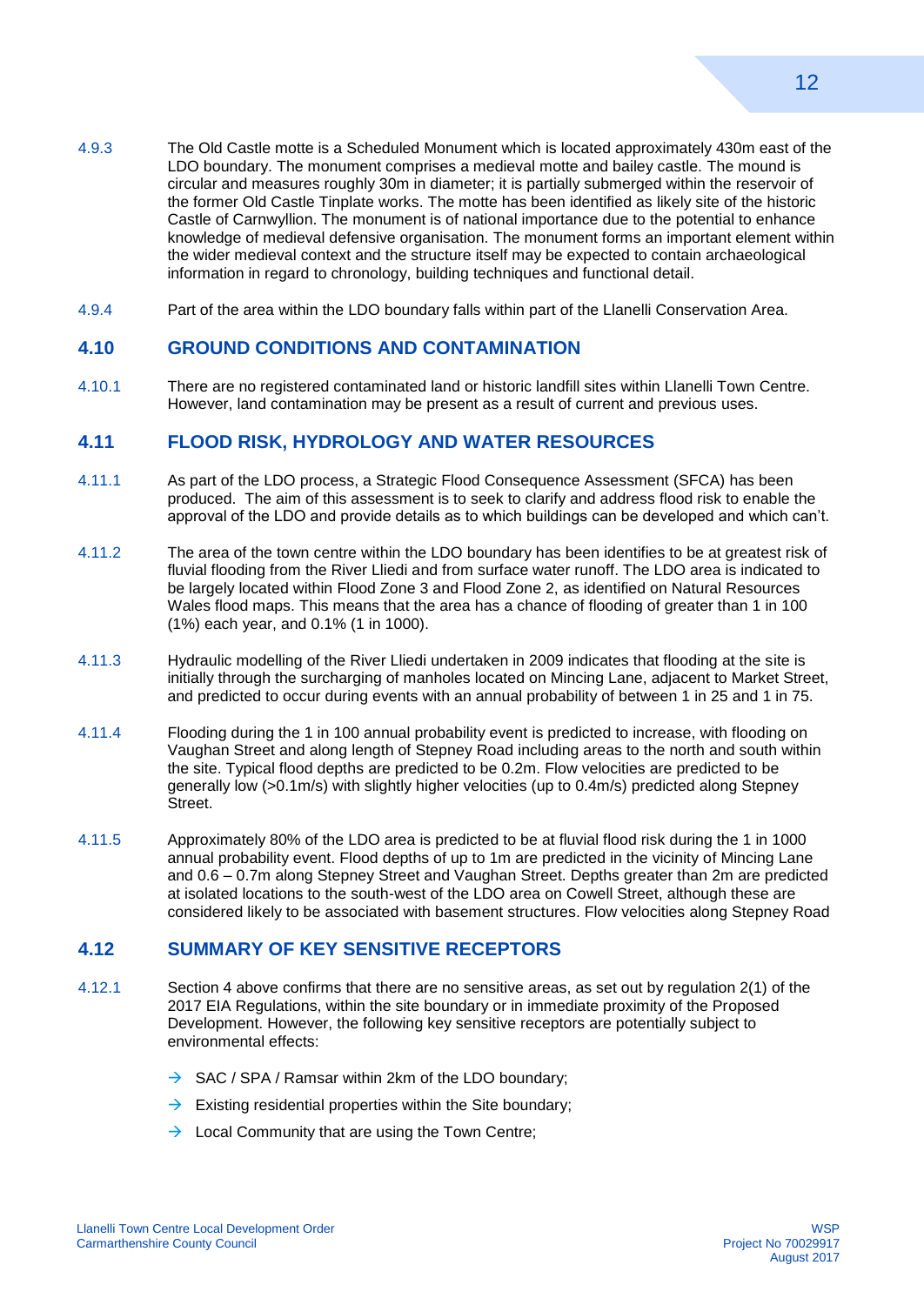- $\rightarrow$  Construction workers:
- $\rightarrow$  Local townscape character;
- $\rightarrow$  Designated Heritage Assets;
- $\rightarrow$  Llanelli Conservation Area;
- $\rightarrow$  Unknown archaeological assets;
- $\rightarrow$  Waste facilities; and
- $\rightarrow$  Foul and potable water network.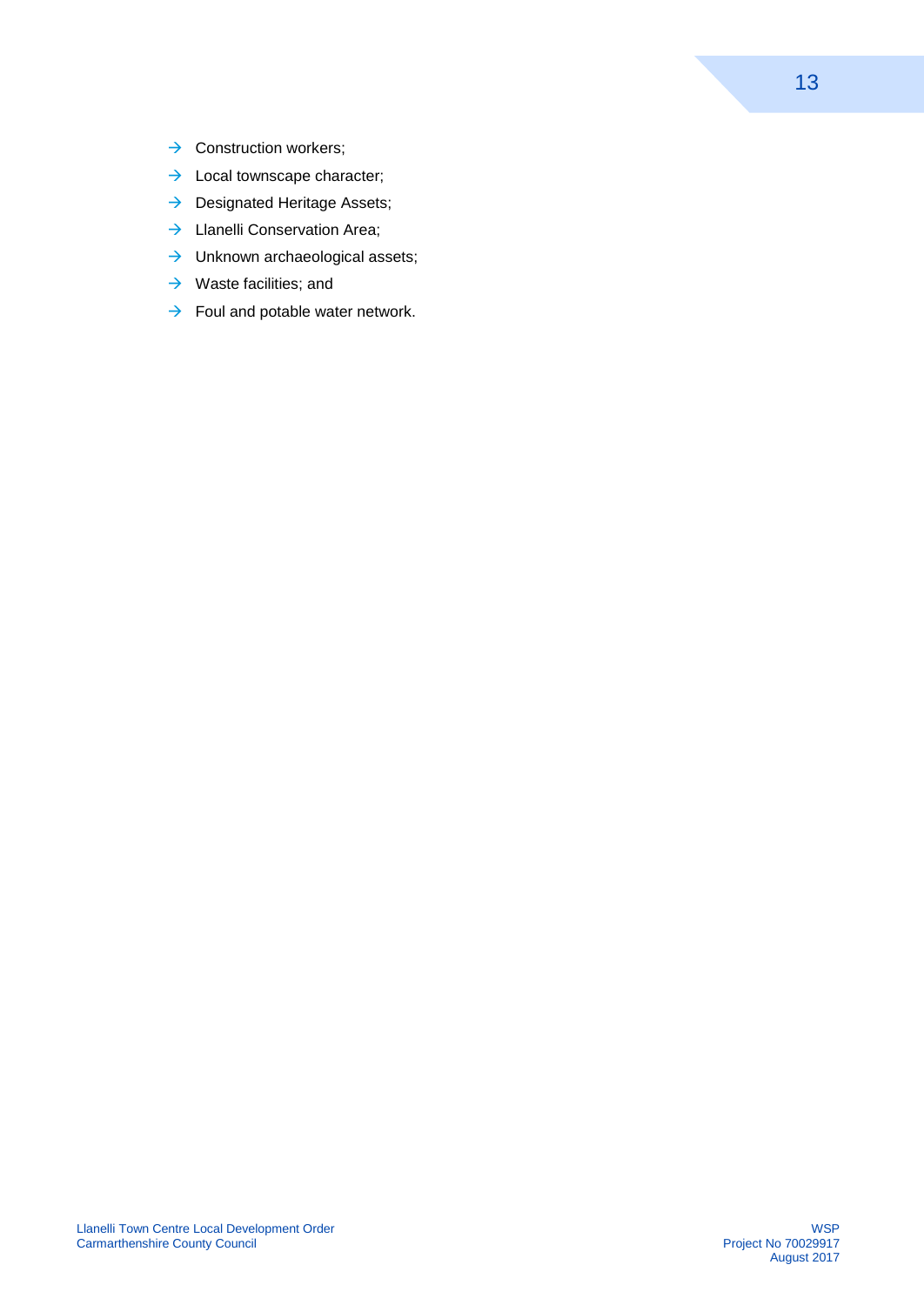# <span id="page-17-0"></span>5 CHARACTERISTICS OF LIKELY EFFECTS

5.1.1 **Table 5-1** provides an evaluation of the potential effects of the Proposed Scheme on the environment using the evidence base provided above. Where necessary additional assumptions which have informed the evaluation are also presented.

<span id="page-17-1"></span>**Table 5-1 Appraisal of likely environmental effect**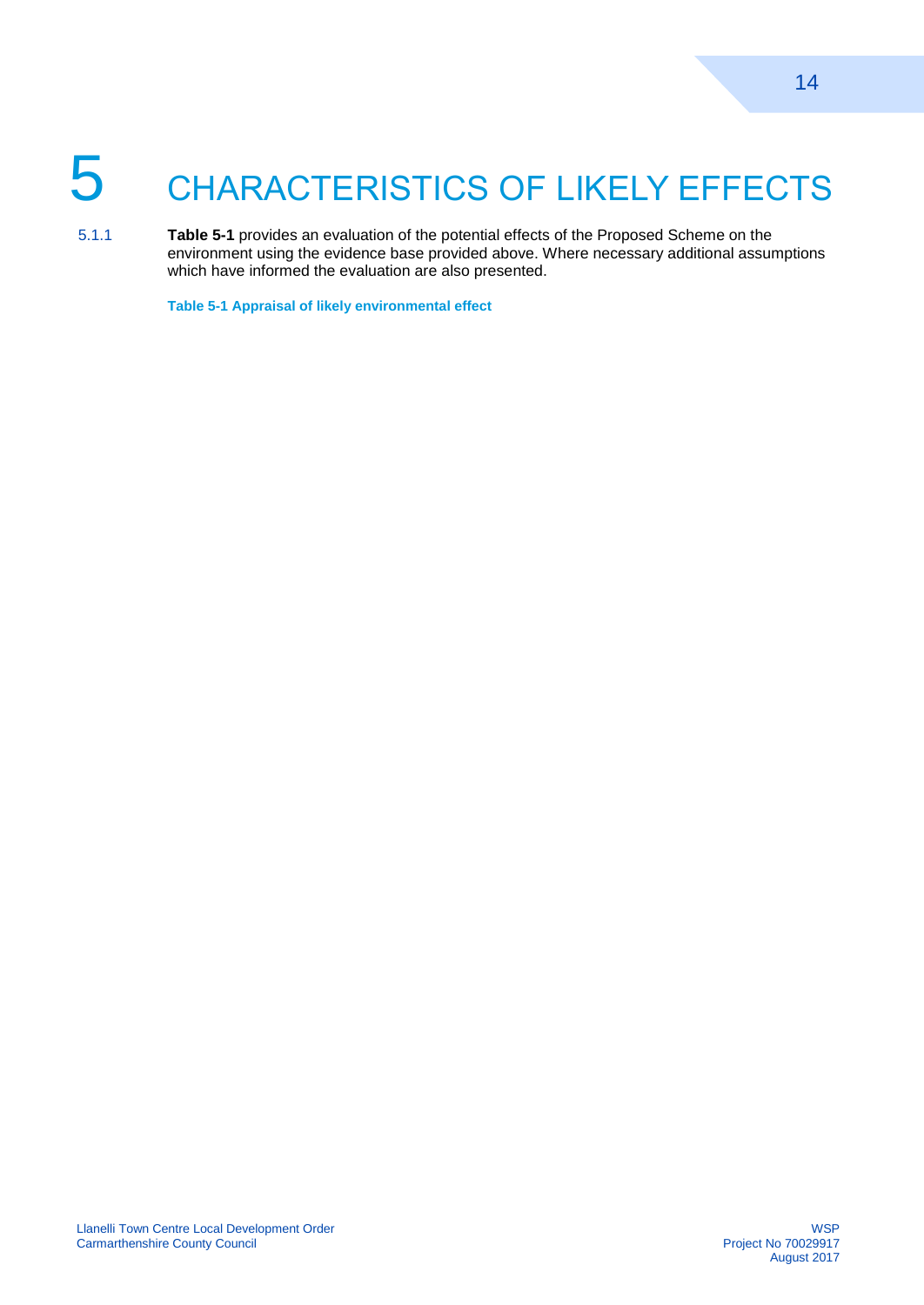| <b>RECEPTOR</b><br><b>CATEGORY</b>                                | RECEPTORS                                   | <b>EFFECT</b>                                                                                                                                                                                           | <b>DISCUSSION OF EFFECT</b>                                                                                                                                                                                                                                                                                                                                                                                                                                                                                                                                                                                                                                                                                                     |
|-------------------------------------------------------------------|---------------------------------------------|---------------------------------------------------------------------------------------------------------------------------------------------------------------------------------------------------------|---------------------------------------------------------------------------------------------------------------------------------------------------------------------------------------------------------------------------------------------------------------------------------------------------------------------------------------------------------------------------------------------------------------------------------------------------------------------------------------------------------------------------------------------------------------------------------------------------------------------------------------------------------------------------------------------------------------------------------|
| <b>Biodiversity</b>                                               | SAC / SPA /<br>Ramsar within<br>2km         | Indirect effect of<br>increased sewerage<br>as a result of the<br>change of use to<br>residential.                                                                                                      | This effect is discussed in greater detail in the HRA Screening<br>report referred to above.<br>The LDO includes measures to prevent additional discharges<br>to the public sewer causing an effect to the SAC/SPA/Ramsar,<br>by requiring approval by Dwr Cymru Welsh Water before<br>permission is granted. Assuming that the approval process<br>prevents a change in water quality within the<br>SAC/SPA/Ramsar, signification effects are considered<br>unlikely.                                                                                                                                                                                                                                                          |
| Population and<br><b>Human Health</b>                             | Existing<br>residents<br>Local<br>Community | Disturbance<br>associated with noise,<br>vibration, dust,<br>particulate matter and<br>light pollution,<br>generated by<br>temporary on-site<br>activities and<br>demolition /<br>construction traffic. | Conversion and associated activities may involve a variety of<br>temporary equipment. As such there is some potential for<br>disturbance associated with noise and vibration, an increase in<br>dust and particulate matter, as well as the potential for light<br>spill and glare experienced by residential receptors. Resulting<br>effects would be temporary in nature and reversible.<br>Where appropriate, it is assumed that a CEMP or other<br>pollution prevention measure would be in place for each<br>conversion that would include standard / best practice<br>measures in order to abate or limited environmental effects<br>associated with each phase. As such, significant effects are<br>considered unlikely. |
| Population and<br><b>Human Health</b>                             | Existing<br>residents<br>Local<br>Community | Increase in pollutant<br>concentrations (NOx,<br>NO <sub>2</sub> and PM <sub>10</sub> ) from<br>exhaust emissions<br>arising from demolition<br>/ construction traffic                                  | During Conversion and associated activities, NO <sub>2</sub> and PM <sub>10</sub><br>emissions may occur from construction traffic within the LDO.<br>As the changes to the buildings are relatively minor, there will<br>be minimal need for waste removal and material delivery. The<br>number of units to be converted at any one time will also be<br>minimal. As such, significant effects are considered unlikely.                                                                                                                                                                                                                                                                                                        |
| Population and residents<br><b>Human Health</b>                   | Existing<br>Local community                 | Changes in pollutant<br>concentrations (NOx,<br>NO <sub>2</sub> and PM <sub>10</sub> ) from<br>exhaust emissions<br>arising from traffic<br>generated by the<br><b>Proposed Scheme</b>                  | There is the potential for increased traffic during the operation<br>of the new residential properties.<br>The LDO states that new residents will not be entitled to<br>parking permits and therefore, the increase in domestic traffic<br>will be minimal. As such, significant effects are considered<br>unlikely.                                                                                                                                                                                                                                                                                                                                                                                                            |
| <b>Population and Construction</b><br><b>Human Health workers</b> |                                             | Construction workers<br>affected by flood event                                                                                                                                                         | The LDO area is within indicated to be largely located within<br>NRW Flood Zones 2 and 3.<br>During the demolition and construction phases it is assumed<br>that as a precautionary measure, the main contractor on site<br>would be signed up to the NRW Flood Information Service. As<br>such, significant effects are considered unlikely.                                                                                                                                                                                                                                                                                                                                                                                   |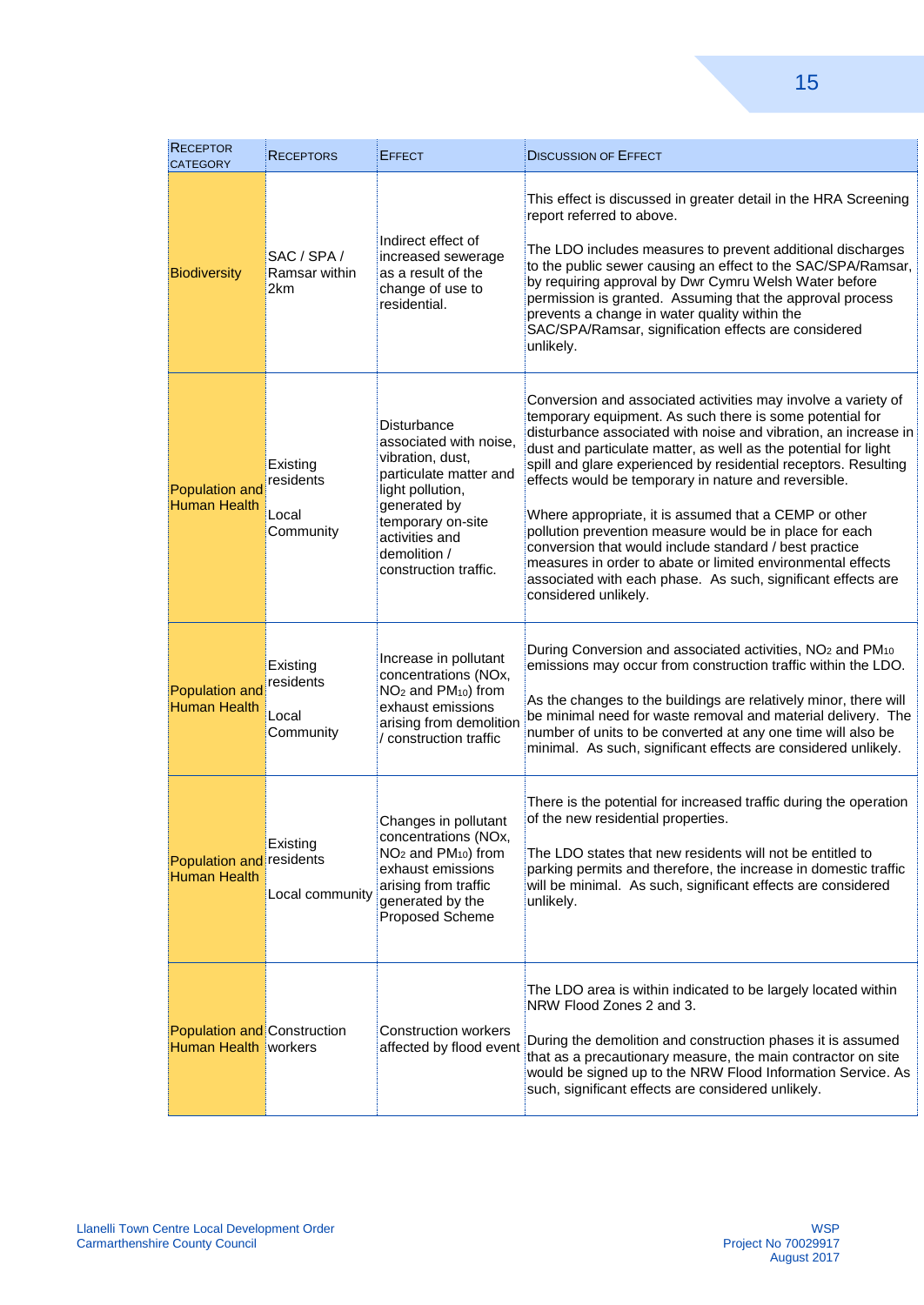| <b>RECEPTOR</b><br><b>CATEGORY</b>                                                                       | <b>RECEPTORS</b>                                                                                                                             | <b>EFFECT</b>                                                                                                                                       | <b>DISCUSSION OF EFFECT</b>                                                                                                                                                                                                                                                                                                                                                                                                                                                                                                                                                                                                                                            |
|----------------------------------------------------------------------------------------------------------|----------------------------------------------------------------------------------------------------------------------------------------------|-----------------------------------------------------------------------------------------------------------------------------------------------------|------------------------------------------------------------------------------------------------------------------------------------------------------------------------------------------------------------------------------------------------------------------------------------------------------------------------------------------------------------------------------------------------------------------------------------------------------------------------------------------------------------------------------------------------------------------------------------------------------------------------------------------------------------------------|
| <b>Human Health</b>                                                                                      | Population and New Residents                                                                                                                 | Increase in number of<br>properties at risk of<br>flooding                                                                                          | The LDO area is within indicated to be largely located within<br>NRW Flood Zones 2 and 3.<br>An SFCA has been developed to ensure that the only<br>buildings that are suitable from a flood risk perspective will be<br>developed. The LDO will not permit change of uses to highly<br>vulnerable development on ground floor units. As such,<br>significant effects are considered unlikely.                                                                                                                                                                                                                                                                          |
| <b>Townscape</b><br>Character<br>Population and<br><b>Human Health</b><br><b>Historic</b><br>Environment | Local townscape<br>character<br>Local community<br>Setting of<br>designated<br>assets<br>Conservation<br>Area                                | Changes to existing<br>townscape character<br>and visual amenity                                                                                    | Minor temporary changes in local townscape character during<br>construction due to the presence of plant/equipment.<br>However, each development will be surrounded by built /<br>urban form which contains views into / out of the Site.<br>The LDO will not permit a change to the ground floor of the<br>properties to maintain the commercial appearance of the town<br>centre.<br>In investing in the change of use, there may the opportunity to<br>improve the townscape character through bringing more<br>properties back into use. As such, significant effects are<br>considered unlikely and there is potential for the LDO to<br>benefit local townscape. |
| <b>Historic</b><br>Environment                                                                           | Designated<br>heritage assets<br>(including listed<br>buildings and<br>Conservation<br>areas).<br><b>Buried</b><br>archaeological<br>assets. | Physical changes to<br>Heritage and<br>archaeological assets                                                                                        | The LDO will not permit changes to listed buildings and there<br>will be no excavation for new foundations.<br>Listed building are not likely to be affected and as there has<br>been extensive previous development within the Site<br>boundary, archaeological remains are likely to have disturbed /<br>truncated previously (if present). As such, significant effects<br>are considered unlikely.                                                                                                                                                                                                                                                                 |
| Property /<br>Infrastructure                                                                             | Waste facilities                                                                                                                             | Generation of waste<br>from demolition and/or<br>construction activities<br>on local waste<br>treatment / disposal<br>facilities                    | Conversion and associated activities may result in a number of<br>waste streams. It is assumed that a Waste Management Plan<br>(WMP) or as part of a CEMP will be in place and managed by<br>and increased demand the main contractor so as to control resulting waste streams,<br>their appropriate reuse (including reuse on-site if applicable) or<br>recycling and ultimate disposal to relevant waste handling<br>facilities. As such, significant effects are considered unlikely.                                                                                                                                                                               |
| Property /<br>Infrastructure                                                                             | Waste facilities                                                                                                                             | Generation of waste<br>from the operation of<br>the Proposed Scheme<br>and increased demand<br>on local waste<br>treatment / disposal<br>facilities | The Proposed Scheme may result in the generation of waste<br>and increased demand on the local waste treatment / disposal<br>facilities. However, it is assumed that local municipal Waste<br>collection services has the capacity to collect the minimal extra<br>volume of waste. As such, significant effects are considered<br>unlikely.                                                                                                                                                                                                                                                                                                                           |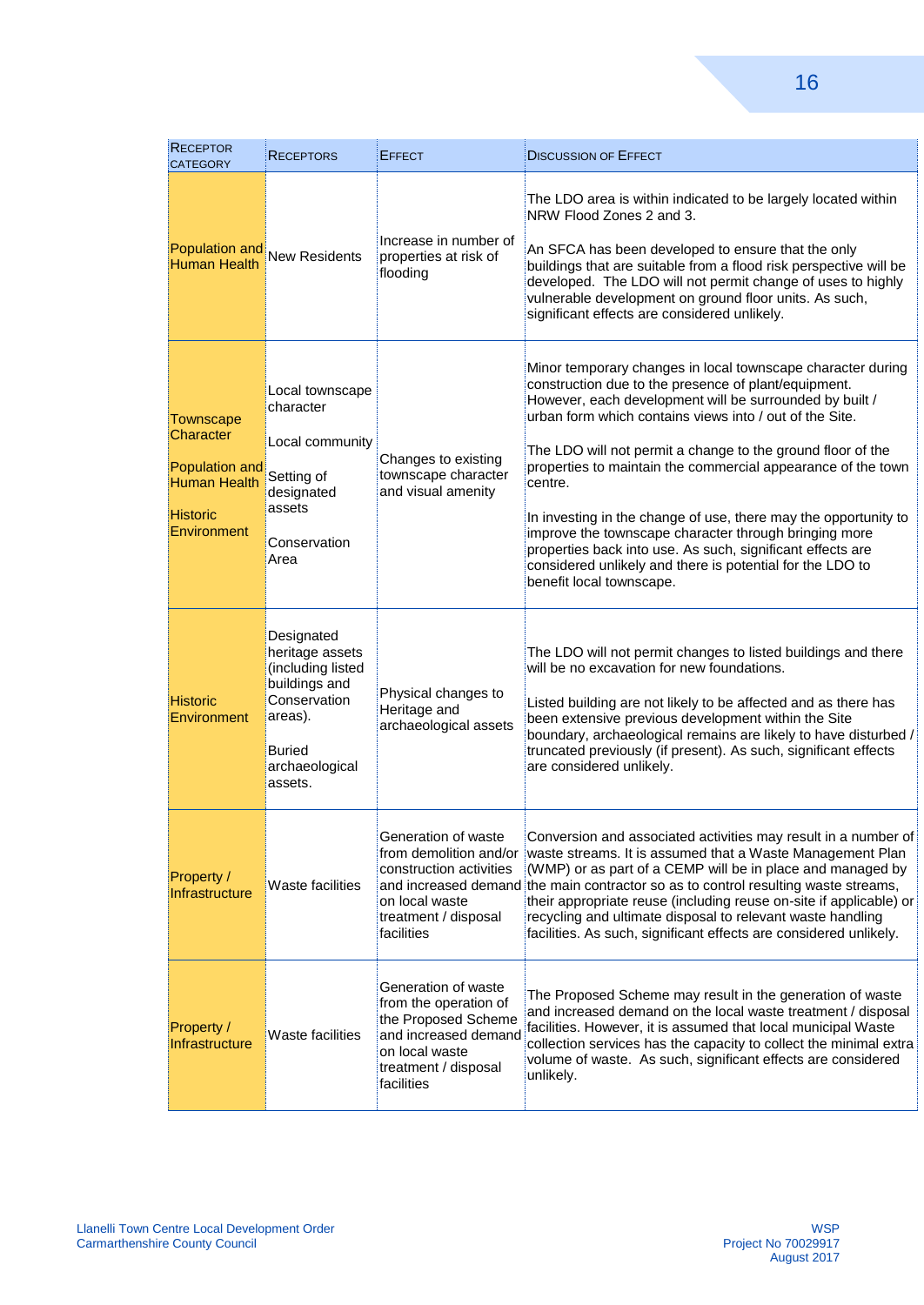| <b>RECEPTOR</b><br><b>CATEGORY</b> | <b>RECEPTORS</b> | <b>EFFECT</b>                                                                                                                                          | <b>DISCUSSION OF EFFECT</b>                                                                                                                                                                                                                                                                                                                                                                                                                                                                                      |
|------------------------------------|------------------|--------------------------------------------------------------------------------------------------------------------------------------------------------|------------------------------------------------------------------------------------------------------------------------------------------------------------------------------------------------------------------------------------------------------------------------------------------------------------------------------------------------------------------------------------------------------------------------------------------------------------------------------------------------------------------|
| Property /<br>Infrastructure       | water network    | Increase in foul flows,<br>associated capacity of<br>Foul and potable sewers and potable<br>water demand as a<br>result of the Proposed<br>Development | The Proposed Scheme may result in an increased population<br>and thus a greater demand on the local sewer network (i.e.<br>foul flows) and potable water demand. The LDO includes<br>measures to prevent additional discharges to the public sewer<br>by requiring approval by Dwr Cymru Welsh Water before the<br>certificate of conformity is issued. As such the scheme is not<br>considered to result in likely significant effects. Reference is<br>made to the Infrastructure Report accompanying the LDO. |

#### **5.2 LIKELY CUMULATIVE EFFECTS**

5.2.1 From a review of CCC planning portal, the projects set out in Table 5-2 have been identified as having potential for in combination effects.

|         | <b>REFERENCE DESCRIPTION</b>                                                                                                                      | <b>ADDRESS</b>                               | <b>DATE VALID DECISION</b> |                               |
|---------|---------------------------------------------------------------------------------------------------------------------------------------------------|----------------------------------------------|----------------------------|-------------------------------|
| S/32778 | Change of use from offices to two self-<br>contained flats                                                                                        | 15 JOHN<br><b>STREET</b>                     |                            | 02/10/2015 Granted 05/07/2016 |
| S/32779 | Change of use from offices to two self-<br>contained flats                                                                                        | 11 JOHN<br><b>STREET</b>                     |                            | 02/10/2015 Granted 05/07/2016 |
| S/31010 | Proposed alteration from existing first and<br>second floor offices to 5 self-contained flats<br>and 3 studio apartments                          | $13 - 15$<br><b>COWELL</b><br><b>STREET</b>  |                            | 13/10/2014 Granted 10/11/2014 |
| S/33199 | Retain existing retail facility on ground floor,<br>demolish rear extensions and create new<br>access to new first and second floor<br>apartments | $10 - 12$<br><b>STEPNEY</b><br><b>STREET</b> |                            | 14/01/2016 Granted 24/02/2016 |
| S/32566 | Proposed change of use from offices to flats                                                                                                      | 16 PARK<br><b>STREET</b>                     |                            | 27/06/2016 Granted 18/01/2016 |

<span id="page-20-0"></span>**Table 5-2 Relevant committed development**

- 5.2.2 An evaluation of potential common receptors has been undertaken and no common receptors have been identified for the following effects:
	- **Loss or disturbance of potential buried archaeological assets.** Archaeological assets potentially affected by the Proposed Scheme is limited to the Site and do not share a common extent with the committed development.
	- → **Flood event during construction.** This effect is limited to construction workers and there is no predicted overlap with construction staff of the other committed developments.
	- $\rightarrow$  **Increase in number of properties at risk of flooding**. This is a property specific effect
	- **Changes to existing townscape character and visual amenity**. The Proposed Development is not considered to result in a detrimental effect upon the townscape character,
- 5.2.3 The evidence outlined above is considered satisfactory to conclude that these effects require no further in-combination assessment.
- 5.2.4 Evaluation of potential common receptors has concluded that there are common receptors for the following effects: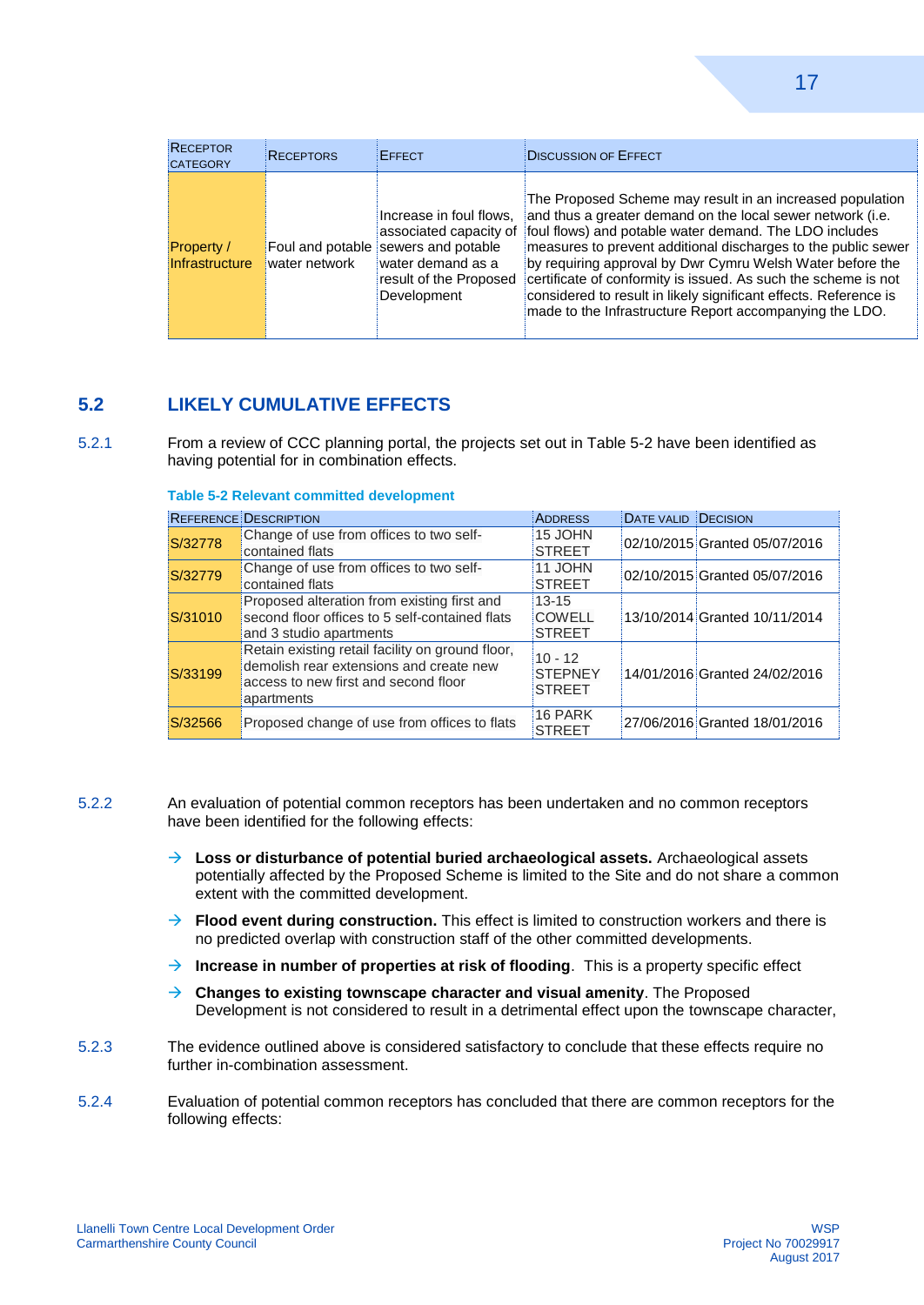- **Indirect effect on SAC/SPA/Ramsar of increased volumes of sewerage as a result of the change of use to residential.** The necessary control measures are in place to prevent a deterioration to water quality that may impact on the integrity of the SAC/SPA/Ramsar and therefore no further assessment is required;
- → Disturbance associated with noise, vibration, dust, particulate matter and light **pollution, generated by temporary on-site activities and demolition / construction traffic**. There is the potential for works to commence concurrently across the Proposed Development and other development. It is assumed that the schemes would implement similar mitigation measures to limit temporary effects and disturbance to nearby residential receptors. Although a potential in-combination effect is identified, this is unlikely to be over and above the effects at the project level and this not considered further in the assessment;
- **Increase in pollutant concentrations (NOx, NO<sup>2</sup> and PM10) from exhaust emissions arising from demolition / construction traffic** and **Changes in pollutant concentrations (NOx, NO<sup>2</sup> and PM10) from exhaust emissions arising from traffic generated by the Proposed Development**. The road network will be tolerable to level of additional traffic and each scheme in isolated may not give rise to significant effects, yet in-combination the resulting traffic has the potential to result in a likely significant effect. It is assumed that CCC would include similar conditions and requirements as those identified within planning permission decision notices for the committed developments, in order to minimise the likely increase in traffic flow through Llanelli Town Centre. Such assumed mitigation across the LDO and committed developments is unlikely to give rise to significant environmental effects.
- **Changes to existing townscape character and visual amenity.** Investment across the town centre is likely to improve the townscape and visual amenity of Llanelli. Construction impacts will be relatively minor and separated between different streets where work is being completed;
- **Generation of waste from demolition and/or construction activities and increased demand on local waste treatment / disposal facilities**. Given the common geographical extent of the Proposed Scheme and committed developments it is likely that waste arising will be sent to similar waste treatment / disposal facilities. Although, there is the potential for an in-combination effect it is assumed that all schemes will implemented a WMP to minimise waste arisings and thus increased pressure on shared local waste treatment / disposal facilities. As such, the potential in-combination effects would be no greater than that considered at the project level;
- **Generation of waste from the operation of the Proposed Scheme and increased demand on local waste treatment / disposal facilities.** Given the common geographical extent of the Proposed Scheme and committed developments it is likely that waste arising will be sent to similar waste treatment / disposal facilities. Although there is the potential for an incombination effect, it is assumed that local municipal Waste collection services have the capacity to collect the extra volume of waste. As such, the potential in-combination effects would be no greater than that considered at the project level; and
- $\rightarrow$  Increase in foul flows, associated capacity of sewers and potable water demand as a **result of the Proposed Development.** Given the common geographical extent of the Proposed Scheme and committed developments it is likely that there is a common foul flow, sewage and potable water network. Nevertheless, all schemes would be required to undertake appropriate engagement with CCC and Dwr Cymru Welsh Water in order to determine capacities across each network and determine necessary contributions to upgrades. As such, the in-combination effect is considered no greater than that at the project level.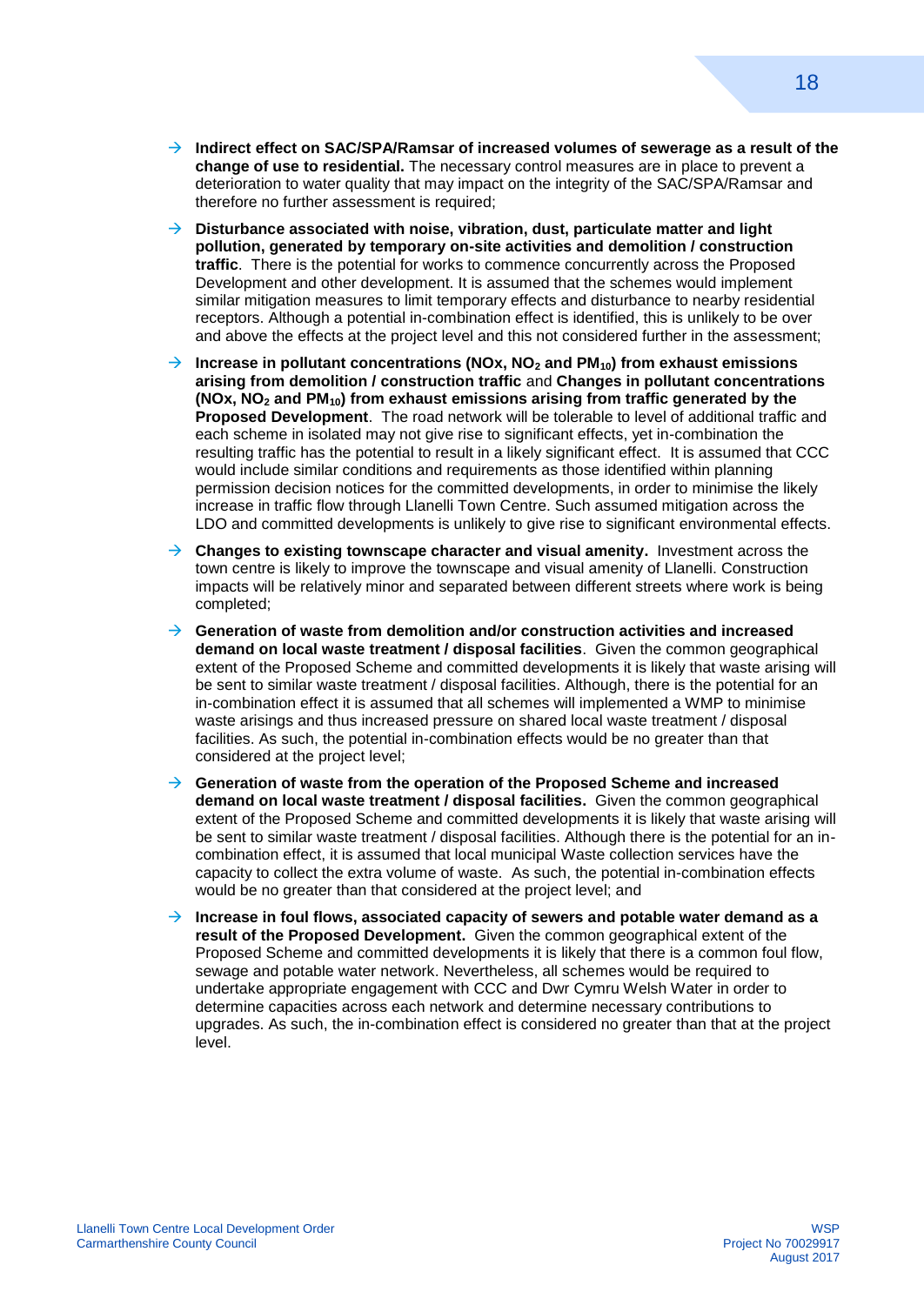# <span id="page-22-0"></span>**SUMMARY**

- 6.1.1 WSP has prepared this EIA Screening Report under the 2017 EIA Regulations to support a request to Carmarthenshire County Council (CCC) planning department for an EIA screening opinion. The report provides the information necessary for CCC to provide a screening opinion in accordance with Schedule 2 and 3 of the 2017 EIA Regulations 2017.
- 6.1.2 The information provided in Section 5 of this report provides an assessment of likely environmental effects, including those that may arise as a result of combined impacts on receptors and through the combination of other developments.
- 6.1.3 The Site is not located within a sensitive area although there are sensitive receptors with the LDO boundary and SPA/SAC/Ramsar within 2km.
- 6.1.4 The LDO permits change in use; it does not permit change in building structure, size or external appearance. The Infrastructure Study proposes measures to be put in place to reduce the potential effect of increased foul water flow to the sewerage network, notably though a proposed Drainage Strategy.
- 6.1.5 To minimise the impact of implementing the LDO on local receptors, it is proposed that each developer be required to implement a Construction Environmental Management Plan (CEMP) where appropriate and necessary.